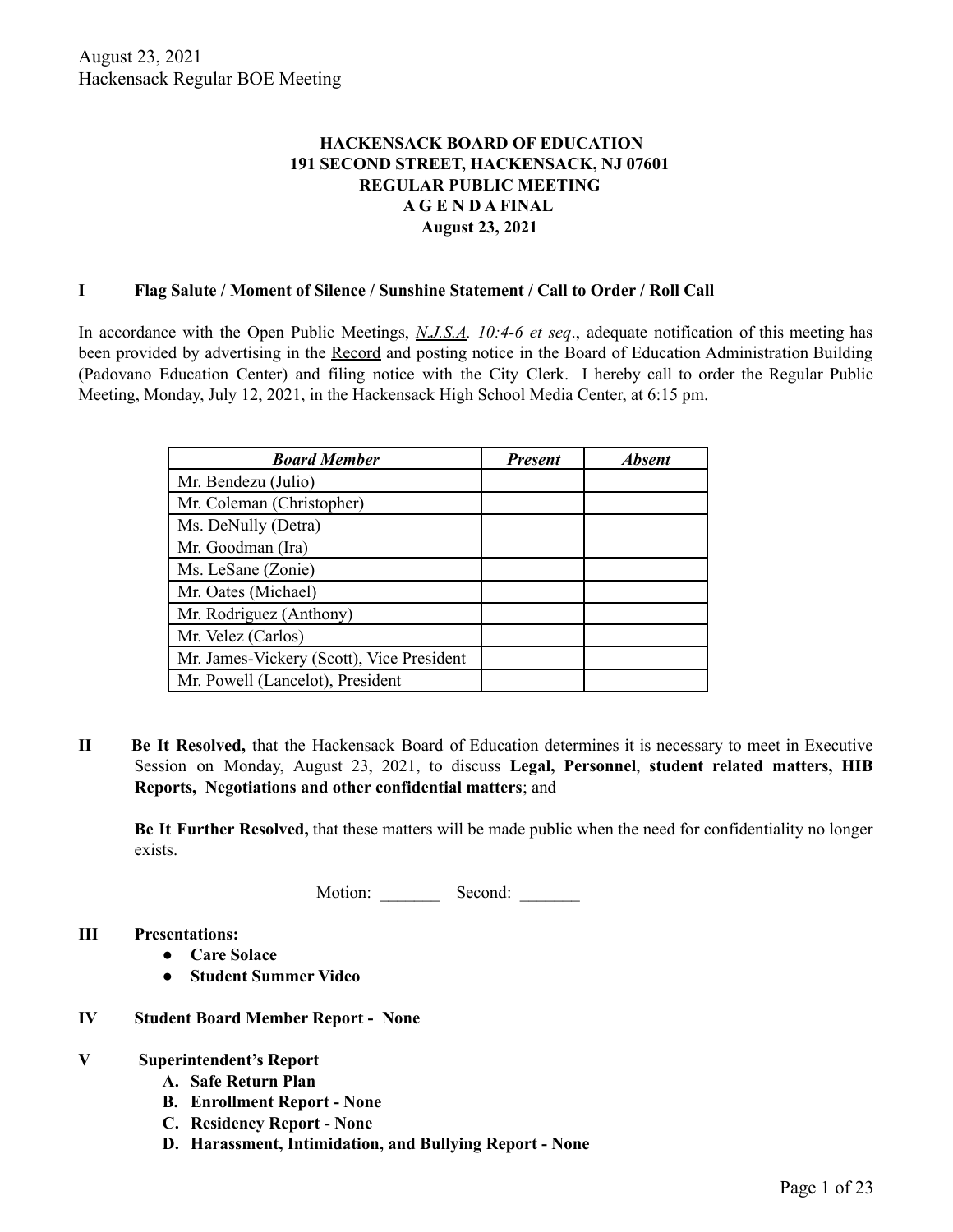## **VI Public Comments**

Public participation shall be governed by the following rules: 1) If in person, a participant must sign the "sign-in" sheet and be recognized by the presiding officer and must preface comments by an announcement of his/her name, municipality of residence, and group affiliation, if applicable; 2) Each statement made by a participant shall be limited to three (3) minutes' duration during the public session; 3) All statements, questions, or inquiries shall be directed to the presiding officer and any questions or inquiries directed by a participant to another Board member shall be redirected to the presiding officer who shall determine if such statement, question, or inquiry shall be addressed by the presiding officer on behalf of the Board or by the individual Board member; and 4) All Board and/or Superintendent responses to questions or inquiries shall be held until the end of public participation.

### **VII Approve Minutes**

**Be It Resolved,** that the Hackensack Board of Education approves the **Regular Meeting** Minutes and **Closed Session** Minutes **of July 12, 2021**, as submitted.

Motion: Second:

### **VIII Resolutions**

### **A. Personnel - separate document**

**Be It Resolved,** that the Hackensack Board of Education, upon the recommendation of the Superintendent, approves the following personnel actions A.1, A. - M:

**A.1** Motion to take action on personnel matters, as listed below; and appoint and submit to the Executive County Superintendent applications for emergent hiring and the applicant's attestation that he/she has not been convicted of any disqualifying crime pursuant to the provisions of N.J.S.A. 18A:6-7.1 et. Seq., N.J.S.A. 18A:39-17 et. seq., or N.J.S.A. 18A:6-4.13 et. seq. for those employees listed below:

(All appointments are contingent upon receipt of proper teaching certification and all salary placements are pending receipt of college transcripts verifying degree status and letter stating years of service in other districts).

| Personnel actions A.1, A - U              |                        |                      |                |               |
|-------------------------------------------|------------------------|----------------------|----------------|---------------|
| <b>Motion: Trustee</b>                    | <b>Second: Trustee</b> |                      |                |               |
|                                           | Yes                    | $N_{\boldsymbol{0}}$ | <b>Abstain</b> | <b>Absent</b> |
| Mr. Bendezu (Julio)                       |                        |                      |                |               |
| Mr. Coleman (Christopher)                 |                        |                      |                |               |
| Ms. DeNully (Detra)                       |                        |                      |                |               |
| Mr. Goodman (Ira)                         |                        |                      |                |               |
| Ms. LeSane (Zonie)                        |                        |                      |                |               |
| Mr. Oates (Michael)                       |                        |                      |                |               |
| Mr. Rodriguez (Anthony)                   |                        |                      |                |               |
| Mr. Velez (Carlos)                        |                        |                      |                |               |
| Mr. James-Vickery (Scott), Vice President |                        |                      |                |               |
| Mr. Powell (Lancelot), President          |                        |                      |                |               |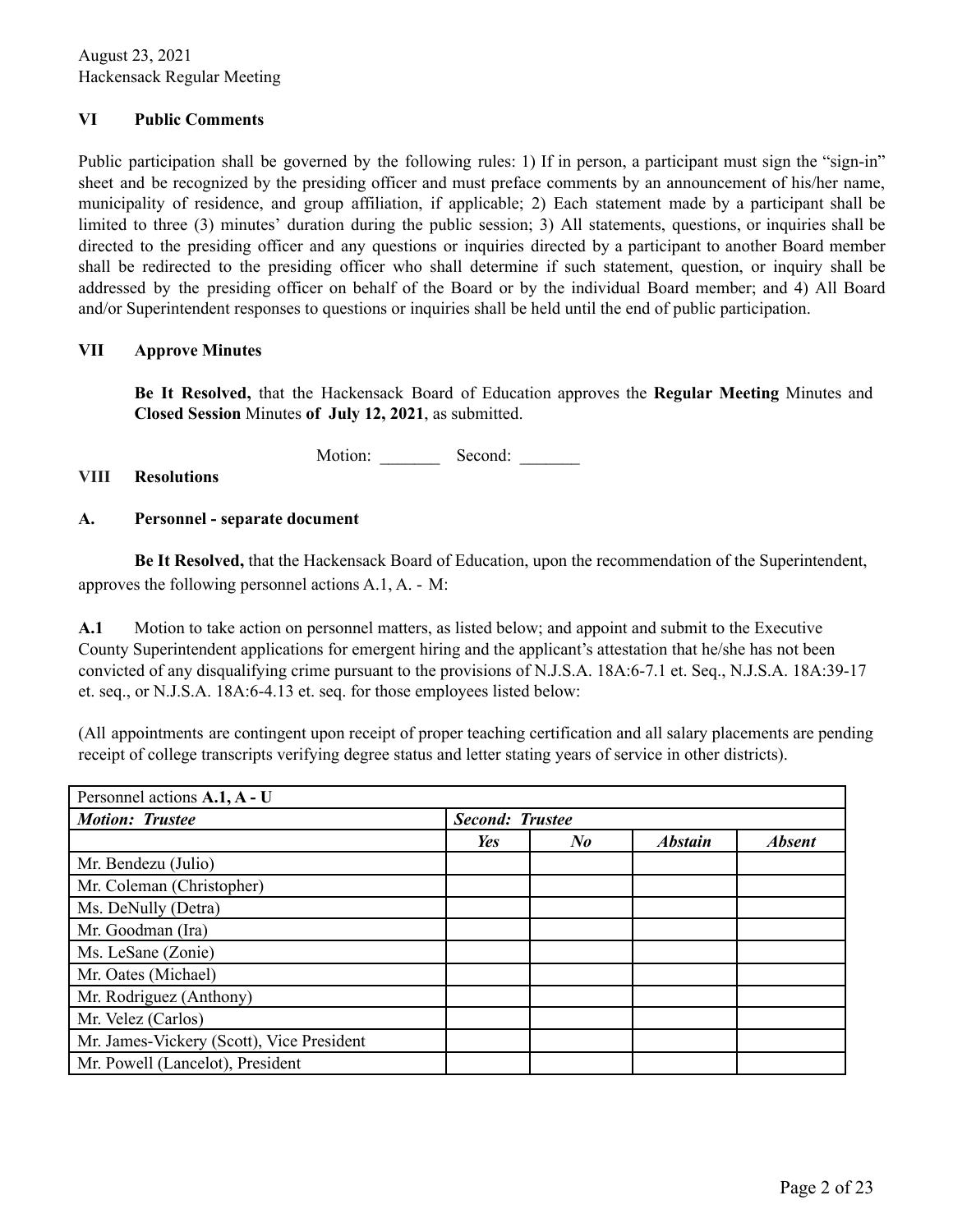## **B. Policy**

## **B1 Policies for First Reading: None**

**Be It Resolved** that the Hackensack Board of Education, upon the recommendation of the Superintendent of Schools, approves first reading of the following Policies and Regulations:

## **B2 Policies for Second Reading:**

**Be It Resolved** that the Hackensack Board of Education, upon the recommendation of the Superintendent of Schools, approves first reading of the following Policies and Regulations:

- 1. P9180 School Volunteers
- 2. P9181 Volunteer Athletic Coaches and Co-Curricular Activity Advisors 3. P 0131 Bylaws,
- Policies, and Regulations (Revised)
- 4. P 1521 Educational Improvement Plans (M) (Abolished)
- 5. P 1649 Federal Families First Coronavirus (COVID-19) Response Act (M) (Abolished)
- 6. P 2421 Career and Technical Education (Revised)
- 7. R 2421 Vocational Technical Education (Abolished)
- 8. P 3134 Assignment of Extra Duties (Revised)
- 9. P & R 3142 Nonrenewal of Nontenured Teaching Staff Member (Revised) 10. P & R 3221
- Evaluation of Teachers (M) (Revised)
- 11. P & R 3222 Evaluation of Teaching Staff Members, Excluding Teachers and Administrators (M) (Revised)
- 12. P & R 3223 Evaluation of Administrators, Excluding Principals, Vice Principals, and Assistant Principals (M) (Revised)
- 13. P & R 3224 Evaluation of Principals, Vice Principals, and Assistant Principals (M) (Revised)
- 14. P & R 4146 Nonrenewal of Nontenured Support Staff Member (Revised) 15. P & R 5460.02 Bridge Year Pilot Program (M) (New)
- 16. P & R 6471 School District Travel (M) (Revised)
- 17. P 8561 Procurement Procedures for School Nutrition Programs (M) (Revised)

| Policy actions <b>B2</b>                  |                        |         |                |               |
|-------------------------------------------|------------------------|---------|----------------|---------------|
| <b>Motion: Trustee</b>                    | <b>Second: Trustee</b> |         |                |               |
|                                           | Yes                    | $N_{0}$ | <b>Abstain</b> | <b>Absent</b> |
| Mr. Bendezu (Julio)                       |                        |         |                |               |
| Mr. Coleman (Christopher)                 |                        |         |                |               |
| Ms. DeNully (Detra)                       |                        |         |                |               |
| Mr. Goodman (Ira)                         |                        |         |                |               |
| Ms. LeSane (Zonie)                        |                        |         |                |               |
| Mr. Oates (Michael)                       |                        |         |                |               |
| Mr. Rodriguez (Anthony)                   |                        |         |                |               |
| Mr. Velez (Carlos)                        |                        |         |                |               |
| Mr. James-Vickery (Scott), Vice President |                        |         |                |               |
| Mr. Powell (Lancelot), President          |                        |         |                |               |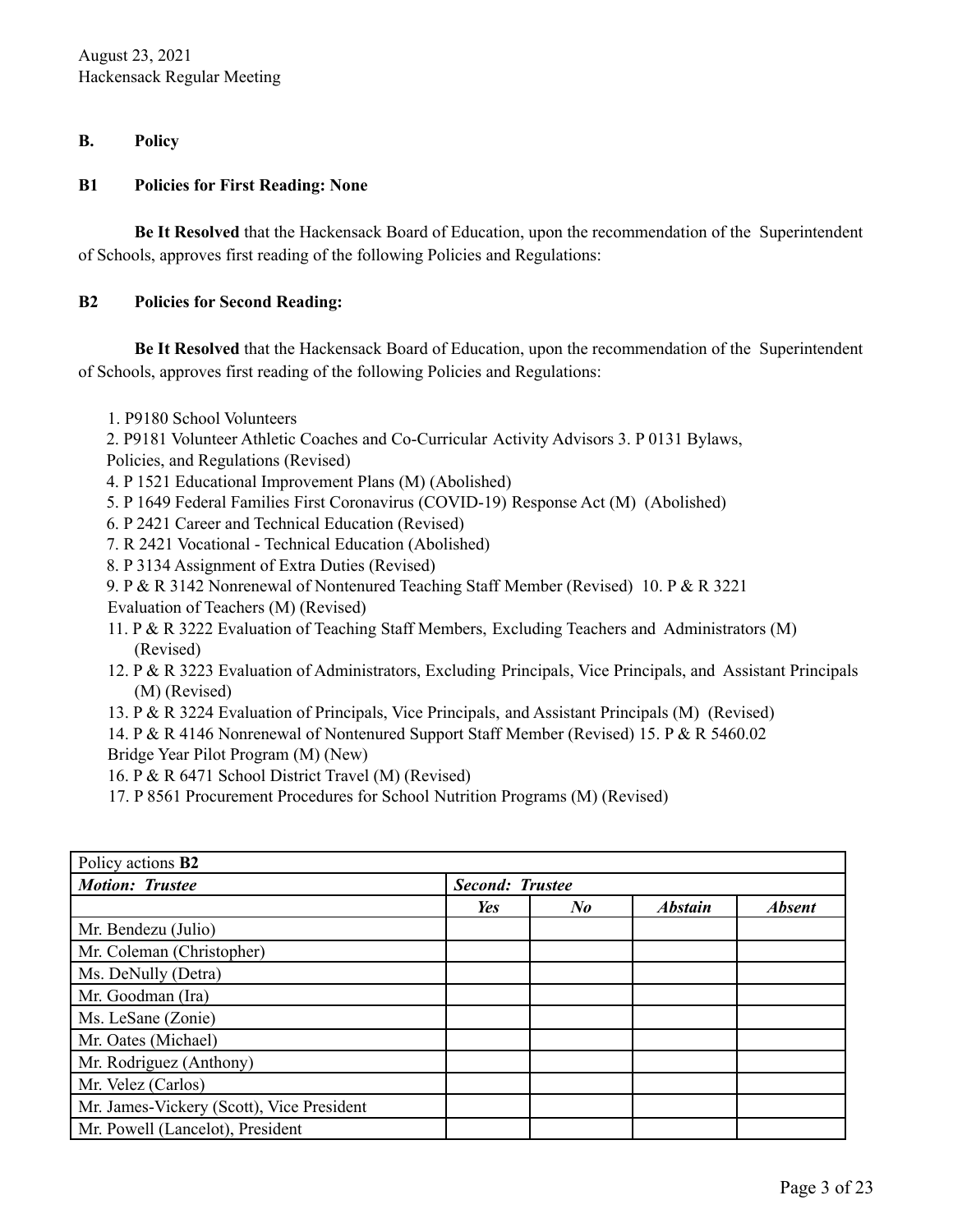August 23, 2021 Hackensack Regular Meeting

### **C. Curriculum**

### **C1 Travel Reimbursements (none)**

## **C2 Professional Development (none)**

**C3 Be It Resolved**, that the Hackensack Board of Education, upon the recommendation of the Superintendent, approves the following field trips (*See Attachment*)

**C4 Be It Resolved,** that the Hackensack Board of Education, upon the recommendation of the Superintendent, approves the following internships, field experience, and student practicums for the 2021-2022 school year:

| <b>School</b> | Administrator                 | Candidate                                                                                                                                       | Observation/<br><b>Placement</b><br>with | <b>Assignment</b>                     | University | <b>Dates</b>                            |
|---------------|-------------------------------|-------------------------------------------------------------------------------------------------------------------------------------------------|------------------------------------------|---------------------------------------|------------|-----------------------------------------|
| <b>FMH</b>    | J. Whiting                    | Aaron Bourcier                                                                                                                                  | E. Ekici                                 | Elementary                            | GCU        | <b>Fall 2021</b><br>$\&$<br>Spring 2022 |
| <b>NKP</b>    | L. Whitaker                   | <b>Allison Brown</b>                                                                                                                            | C. Yeyi-Kim                              | Elementary                            | <b>GCU</b> | Fall 2021                               |
| <b>HHS</b>    | G. Whiting                    | Genesis Garcia                                                                                                                                  | D. Skiba                                 | Athletic<br>Trainer                   | <b>MSU</b> | Fall 2021<br>& Spring 2022              |
| <b>HHS</b>    | <b>TBD</b><br>Math Supervisor | Carin Moore                                                                                                                                     | J. Dos Anjos<br>$\&$<br>P. Benanti       | Precalculus,<br>Algebra &<br>Geometry | <b>FDU</b> | <b>Fall 2021</b><br>$\&$<br>Spring 2022 |
| <b>HHS</b>    | J. Montesano                  | Mayel Balenga,<br>Joanna Flores,<br>Angel Garcia,<br>Shelby Kondovski,<br>Krystie Henriques,<br>Skye Polanco,<br>Samuel Rivera,<br>Mariah Smith | M. Hogan<br>$\&$<br>D. DeFina            | Nursing/<br>Health Office             | <b>FDU</b> | Fall 2021 &<br>Spring 2022              |
| <b>HHS</b>    | D. Levy                       | Christina Khalil                                                                                                                                | Drop-In<br>Center Staff                  | Social<br>Worker                      | Ramapo     | Fall 2021 &<br>Spring 2022              |

#### **C5 Affirmation of HIB Investigation Report - None**

**C6 Be It Resolved**, that the Hackensack Board of Education, upon recommendation of the Superintendent, approves the District's Professional Development Plan for the 2021-2022 School Year.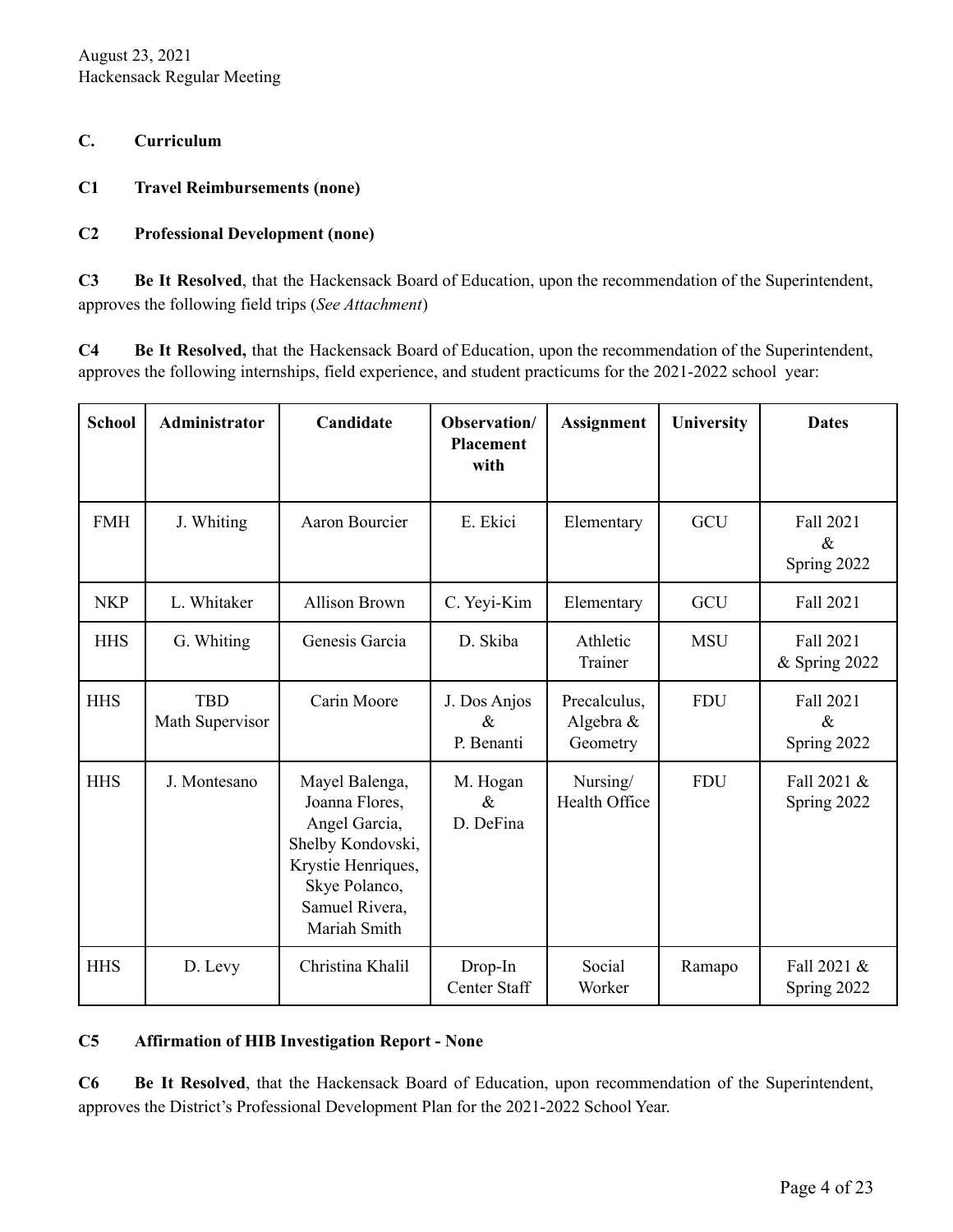**C7 Be It Resolved,** that the Hackensack Board of Education, upon the recommendation of the Superintendent, approves a contract between Hackensack Public Schools and Fiedeldey Consulting to provide professional development on trauma-informed teaching to district staff for the 2021-2022 school year. The cost, not to exceed \$17,050 will be paid for from account #20-487-200-300-000-00.

**C8 Be It Resolved,** that the Hackensack Board of Education, upon the recommendation of the Superintendent, approves the extension for the administration of a survey--as per district policies 2415.05 and 9560, by Griselda Almonte-Delgado (Hackensack Middle School Teacher and Doctoral Candidate for Seton Hall University) entitled, *The Experience of High Performing Black Male Students with Advanced Placement Courses*. The survey will be administered to selected, high-performing, African-American/Black students from grades 9-12 for the purpose of research study as a dissertation requirement.

**C9 Be It Resolved,** that the Hackensack Board of Education, upon the recommendation of the Superintendent, approves the annual license for LinkIt to provide Data Warehousing and Reporting, as well as professional development for Hackensack Public Schools for the 2021-2022 School Year at a cost of \$32,990. Funds for this services will be paid from the following accounts:

| #11-190-100-500-003-01 | \$27,990 |
|------------------------|----------|
| #20-245-200-300-000-00 | \$ 2,500 |
| #20-270-200-300-000-00 | \$ 2,500 |

**C10 Be It Resolved**, that the Hackensack Board of Education, upon the recommendation of the Superintendent, approves a **revised** resolution to use the services of Bergen County Special Services School District (BCSSSD), for the Suspension Alternative Program (SAP), for the 2021-2022 school year, at a cost of \$750 for the first five (5) weeks of SAP services and \$125 per week. Funds to be paid from account #11-000-216-320-006-00.

**C11 Be It Resolved**, that the Hackensack Board of Education, upon the recommendation of the Superintendent, approves professional development to be provided by Dr. Brian Baldwin, of BC Baldwin and Associates, Education Consulting, Evaluation and Research for all 5-12 science teachers in the Hackensack Public Schools during the 2021-2022 school year. Total cost not to exceed \$10,500**.**

**C12 Be It Resolved**, that the Hackensack Board of Education, upon the recommendation of the Superintendent, approves the following services for the 2021-2022 school year

| <b>TYPE</b> | <b>SCHOOL</b>           | <b>Tuition</b> | ID#    | <b>CLASSIFIED</b> | <b>COMMENT</b>              |
|-------------|-------------------------|----------------|--------|-------------------|-----------------------------|
| NonPub      | Windsor School          | \$77,400.00    | 471040 | X                 | NO ESY Included             |
| NonPub      | Windsor School          | \$90,300.00    | 476670 | X                 | Tuition includes ESY        |
| NonPub      | Windsor School          | \$90,300.00    | 480281 | X                 | Tuition includes ESY        |
| NonPub      | Windsor Bergen          | 9,810.30       | 460622 | X                 | <b>ESY</b> Tuition          |
|             | Academy                 |                |        |                   |                             |
| NonPub      | <b>BCCD</b>             | \$82,211.70    | 487751 | $\boldsymbol{X}$  | Tuition includes ESY        |
| NonPub      | <b>BCCD</b>             | \$82,211.70    | 460709 | X                 | <b>Tuition Includes ESY</b> |
| NonPub      | George Washington       | \$65,455.08    | 484062 | X                 | <b>Tuition Includes ESY</b> |
| NonPub      | St. Joseph's School for | \$96,625.20    | 315141 | X                 | <b>Tuition Includes ESY</b> |
|             | the Blind               |                |        |                   |                             |
| NonPub      | St. Joseph's School for | \$96,625.20    | 315161 | X                 | <b>Tuition Includes ESY</b> |
|             | the Blind               |                |        |                   |                             |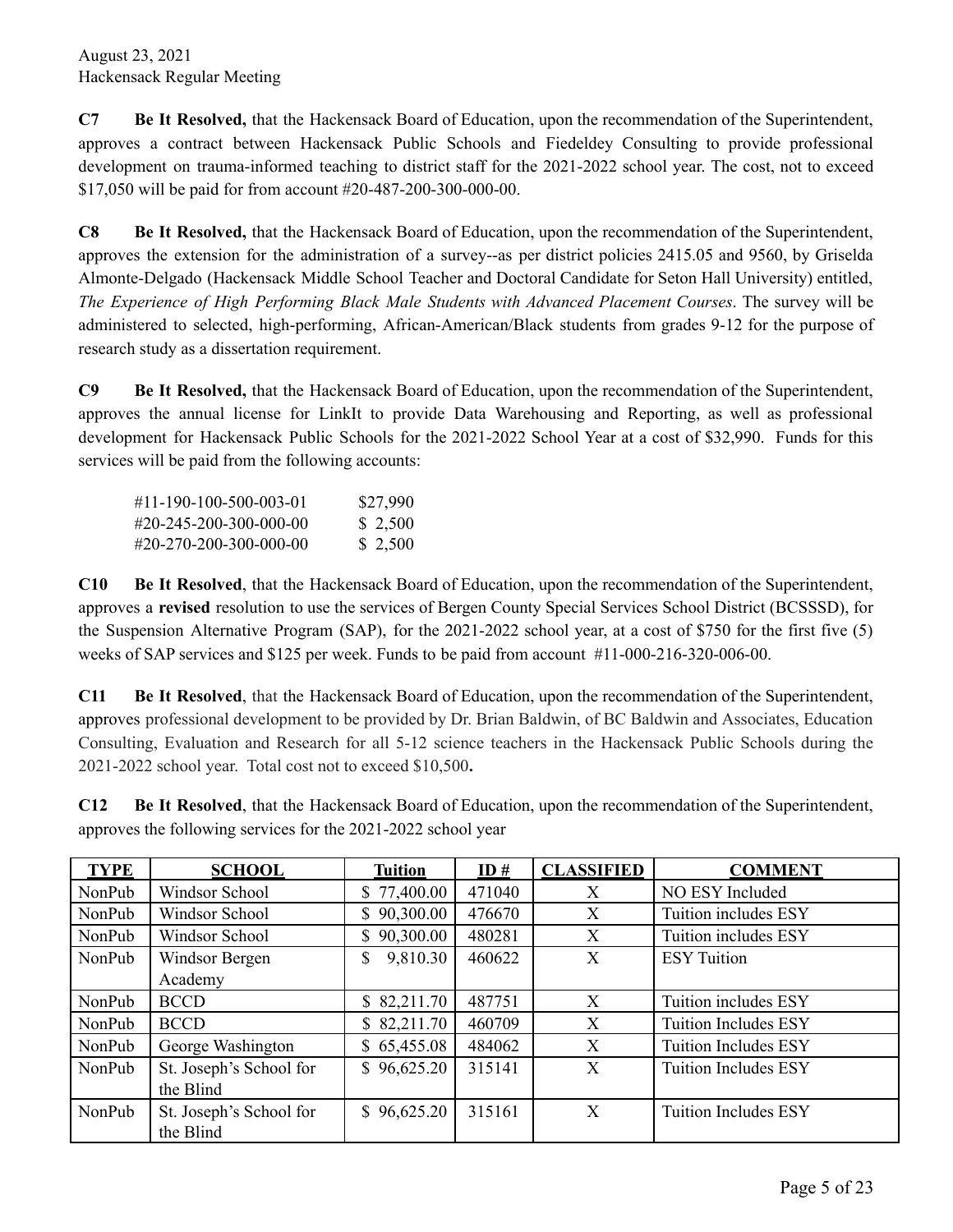| NonPub | St. Joseph's School for<br>the Blind | \$96,625.20              | 480178 | X                         | Tuition Includes ESY        |
|--------|--------------------------------------|--------------------------|--------|---------------------------|-----------------------------|
| NonPub | <b>SBJC</b>                          | \$<br>3,900.00           | 484565 | $\mathbf X$               | ESY July 6 to July 30, 2021 |
| NonPub | Benway School                        | \$88,407.68              | 470895 | $\overline{\text{X}}$     | <b>Tuition Includes ESY</b> |
| NonPub | New Alliance Academy                 | 91,665.00<br>\$          | 485736 | X                         | Tuition Includes ESY        |
| NonPub | Felician School                      | \$<br>63,967.81          | 476421 | $\boldsymbol{\mathrm{X}}$ | Tuition Includes ESY        |
| NonPub | Felician School                      | \$68,321.64              | 410262 | X                         | Tuition Includes ESY        |
| NonPub | Felician School                      | \$<br>68,321.64          | 315071 | $\overline{\text{X}}$     | <b>Tuition Includes ESY</b> |
| NonPub | Felician School                      | 68,321.64<br>\$          | 410044 | $\mathbf X$               | <b>Tuition Includes ESY</b> |
| NonPub | Felician School                      | 63,967.81                | 476423 | X                         | Tuition Includes ESY        |
| NonPub | Felician School                      | \$<br>68,321.64          | 442417 | X                         | Tuition Includes ESY        |
| NonPub | Felician School                      | \$68,321.64              | 485136 | $\overline{\text{X}}$     | Tuition Includes ESY        |
| NonPub | Felician School                      | 68,321.64                | 460183 | X                         | Tuition Includes ESY        |
| NonPub | Reed Academy                         | \$120,506.40             | 481650 | X                         | Tuition Includes ESY        |
| NonPub | High Point School                    | \$65,087.36              | 485735 | $\overline{X}$            | <b>Tuition Includes ESY</b> |
| NonPub | North Hudson Academy                 | \$58,155.44              | 476009 | $\overline{\text{X}}$     | <b>Tuition Includes ESY</b> |
| NonPub | North Jersey Elks                    | \$76,181.88              | 480552 | $\mathbf X$               |                             |
| NonPub | East Mountain School,<br><b>HMH</b>  | \$67,953.90              | 484072 | $\mathbf X$               | Tuition Includes ESY        |
| NonPub | <b>SBJC</b>                          | \$69,950.00              | 484704 | $\mathbf X$               |                             |
| NonPub | <b>SBJC</b>                          | 69,950.00                | 484565 | X                         |                             |
| NonPub | <b>SBJC</b>                          | \$<br>69,950.00          | 480625 | X                         |                             |
| NonPub | <b>SBJC</b>                          | \$69,950.00              | 484828 | $\overline{\mathrm{X}}$   |                             |
| NonPub | <b>SBJC</b>                          | 69,950.00                | 482297 | X                         |                             |
| NonPub | <b>SBJC</b>                          | \$<br>69,950.00          | 460345 | X                         |                             |
| NonPub | <b>SBJC</b>                          | \$<br>69,950.00          | 486556 | X                         |                             |
| Public | <b>BCSS</b> Brownstone               | \$<br>6,500.00           | 475716 | $\overline{\text{X}}$     | <b>ESY</b> Tuition          |
| Public | <b>BCSS Brownstone</b>               | \$<br>6,500.00           | 484552 | $\boldsymbol{\mathrm{X}}$ | <b>ESY</b> Tuition          |
| Public | <b>BCSS</b> Brownstone               | \$<br>6,500.00           | 484455 | X                         | <b>ESY</b> Tuition          |
| Public | <b>BCSS Brownstone</b>               | \$<br>6,500.00           | 471524 | X                         | <b>ESY</b> Tuition          |
| Public | <b>BCSS</b> Brownstone               | \$<br>6,500.00           | 487094 | $\overline{\text{X}}$     | <b>ESY</b> Tuition          |
| Public | <b>BCSS</b> Bleshman                 | $\mathbb{S}$<br>6,500.00 | 315034 | $\mathbf X$               | <b>ESY</b> Tuition          |
| Public | <b>BCSS Bleshman</b>                 | \$<br>6,500.00           | 471037 | X                         | <b>ESY</b> Tuition          |
| Public | <b>BCSS Bleshman</b>                 | \$<br>6,500.00           | 315154 | $\mathbf X$               | <b>ESY</b> Tuition          |
| Public | <b>BCSS Bleshman</b>                 | \$<br>6,500.00           | 442798 | $\boldsymbol{\mathrm{X}}$ | <b>ESY</b> Tuition          |
| Public | <b>BCSS Bleshman</b>                 | \$<br>6,500.00           | 480795 | $\boldsymbol{\mathrm{X}}$ | <b>ESY</b> Tuition          |
| Public | <b>BCSS Transition Center</b>        | \$<br>6,500.00           | 315099 | X                         | <b>ESY</b> Tuition          |
| Public | <b>BCSS</b> Springboard              | \$<br>6,500.00           | 302866 | $\boldsymbol{\mathrm{X}}$ | <b>ESY</b> Tuition          |
| Public | <b>BCSS</b> Springboard              | \$<br>6,500.00           | 470678 | $\overline{\text{X}}$     | <b>ESY</b> Tuition          |
| Public | <b>BCSS</b> Springboard              | \$<br>6,500.00           | 315087 | $\boldsymbol{\mathrm{X}}$ | <b>ESY</b> Tuition          |
| Public | <b>BCSS</b> Hip union St             | \$<br>6,500.00           | 486585 | X                         | <b>ESY</b> Tuition          |
| Public | <b>BCSS Hip Godwin</b>               | \$<br>6,500.00           | 483205 | X                         | <b>ESY</b> Tuition          |
| Public | <b>BCSS Hip Midland Park</b>         | \$<br>6,500.00           | 484870 | $\mathbf X$               | <b>ESY</b> Tuition          |
| Public | <b>BCSS Hip Midland Park</b>         | \$<br>6,500.00           | 420426 | $\boldsymbol{\mathrm{X}}$ | <b>ESY</b> Tuition          |
| Public | <b>BCSS PSD FT</b>                   | \$<br>6,500.00           | 485727 | X                         | <b>ESY</b> Tuition          |
| Public | <b>BCSS</b> Washington Ele.          | \$<br>6,500.00           | 483945 | $\boldsymbol{\mathrm{X}}$ | <b>ESY</b> Tuition          |
| Public | <b>BCSS</b> Washington Ele.          | \$<br>7,600.00           | 487094 | X                         | <b>ESY</b> Tuition          |
| Public | <b>BCSS</b> Washington Ele.          | \$<br>7,600.00           | 460602 | X                         | <b>ESY</b> Tuition          |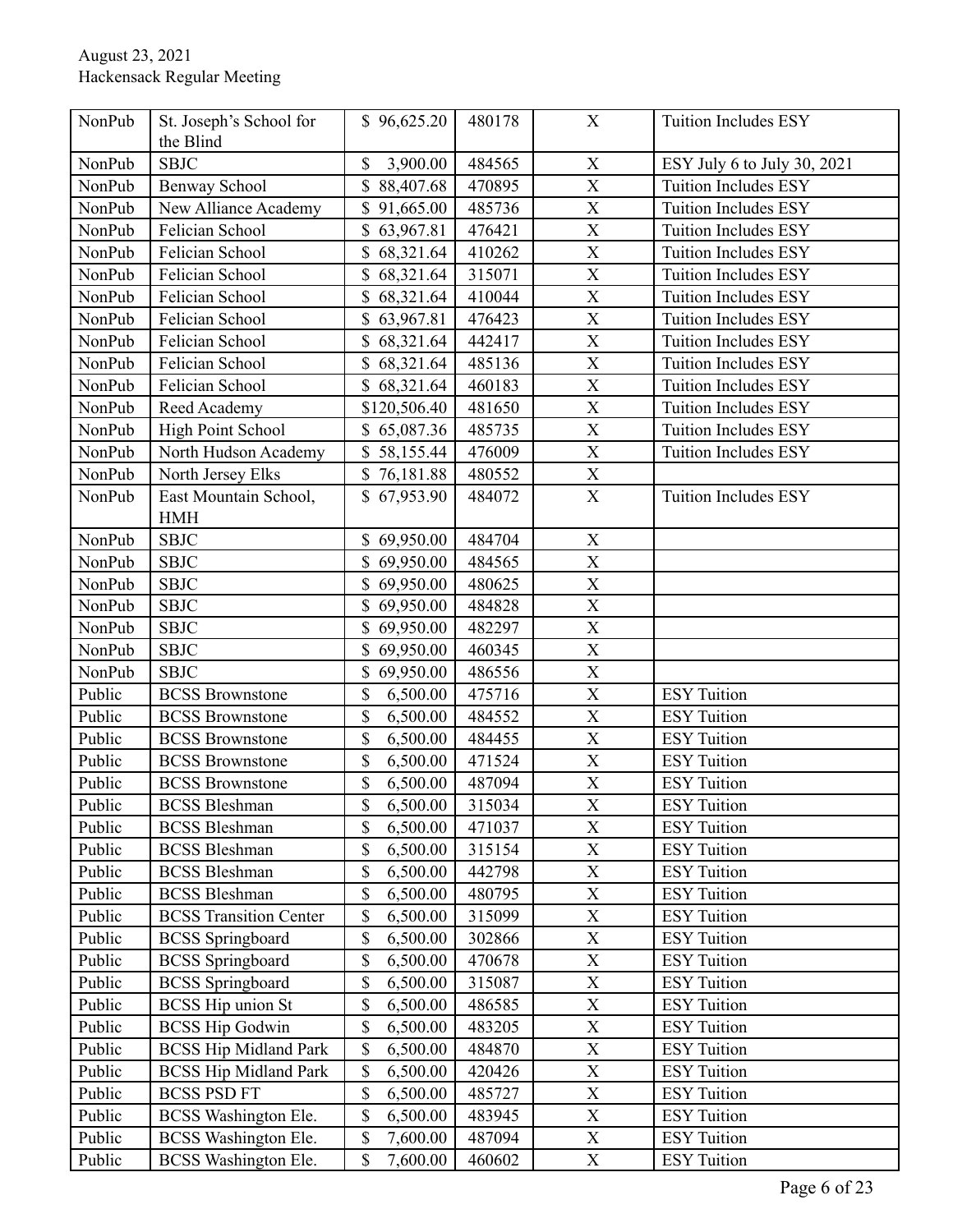| Public | <b>BCSS New Bridges</b><br>MS/HS                    | 7,600.00<br>\$           | 315160 | $\boldsymbol{\mathrm{X}}$ | <b>ESY</b> Tuition                                                                               |
|--------|-----------------------------------------------------|--------------------------|--------|---------------------------|--------------------------------------------------------------------------------------------------|
| Public | Valley Program                                      | \$79,610.00              | 470600 | X                         | <b>Tuition Includes ESY</b>                                                                      |
| Public | Valley Program                                      | \$<br>79,610.00          | 442920 | $\overline{\text{X}}$     | Tuition Includes ESY                                                                             |
| Public | <b>Cresskill BOE</b>                                | \$<br>3,070.00           | 485276 | $\overline{\text{X}}$     | <b>ESY</b> Tuition                                                                               |
| Public | Ridgefield BD of ED                                 | 64,661.00<br>\$          | 475606 | X                         | Tuition Includes ESY                                                                             |
| Public | Ridgefield BD of ED                                 | 64,661.00                | 480629 | X                         | Tuition Includes ESY                                                                             |
| Public | Ridgefield BD of ED                                 | \$<br>5,870.00           | 481714 | $\mathbf X$               |                                                                                                  |
| Public | Ridgefield BD of ED                                 | $\mathbf S$<br>43,623.00 | 305037 | $\overline{\text{X}}$     |                                                                                                  |
| NonPub | <b>Windsor Preparatory</b><br><b>High School</b>    | \$69,478.47              | 460182 | $\bar{X}$                 | Tuition Includes ESY                                                                             |
| NonPub | <b>Windsor Preparatory</b><br>High School           | \$59,692.77              | 460622 | $\mathbf X$               |                                                                                                  |
| NonPub | <b>Windsor Preparatory</b><br>High School           | \$69,478.47              | 430684 | $\mathbf X$               | <b>Tuition Includes ESY</b>                                                                      |
| NonPub | <b>Windsor Preparatory</b><br><b>High School</b>    | \$24,106.77              | 483386 | $\mathbf X$               |                                                                                                  |
| NonPub | Windsor Preparatory<br>High School                  | \$59,692.77              | 480864 | $\boldsymbol{\mathrm{X}}$ |                                                                                                  |
| NonPub | The Community School<br>Inc.                        | \$54,891.00              | 475587 | $\mathbf X$               |                                                                                                  |
| NonPub | Legacy Treatment<br>Services-Mary Dobbins<br>School | \$67,630.08              | 482919 | $\mathbf X$               | <b>Tuition Includes ESY</b>                                                                      |
| Public | Cresskill Board Of<br>Education                     | \$61,400.00              | 485276 | $\mathbf X$               |                                                                                                  |
| Public | Williams Paterson<br>University                     | \$7,998.00               | 483214 | $\mathbf X$               | Share-Time Post-Secondary<br>Dual Enrollment Bridge Program<br>21/22 Academic School Year        |
| Public | Williams Paterson<br>University                     | \$7,998.00               | 430833 | $\mathbf X$               | Share-Time Post-Secondary<br>Dual Enrollment Bridge Program<br>21/22 Academic School Year        |
| Public | Williams Paterson<br>University                     | \$7,998.00               | 420373 | $\boldsymbol{\mathrm{X}}$ | Share-Time Post-Secondary<br>Dual Enrollment Bridge Program<br>21/22 Academic School Year        |
| Public | Williams Paterson<br>University                     | \$7,998.00               | 442474 | $\boldsymbol{\mathrm{X}}$ | Share-Time Post-Secondary<br>Dual Enrollment Bridge Program<br>21/22 Academic School Year        |
| Public | Williams Paterson<br>University                     | \$7,998.00               | 431167 | $\mathbf X$               | Share-Time Post-Secondary<br>Dual Enrollment Bridge Program<br>21/22 Academic School Year        |
| Public | Williams Paterson<br>University                     | \$7,998.00               | 430834 | $\mathbf X$               | <b>Share-Time Post-Secondary</b><br>Dual Enrollment Bridge Program<br>21/22 Academic School Year |
| Public | Williams Paterson<br>University                     | \$7,998.00               | 450482 | $\mathbf X$               | Share-Time Post-Secondary<br>Dual Enrollment Bridge Program<br>21/22 Academic School Year        |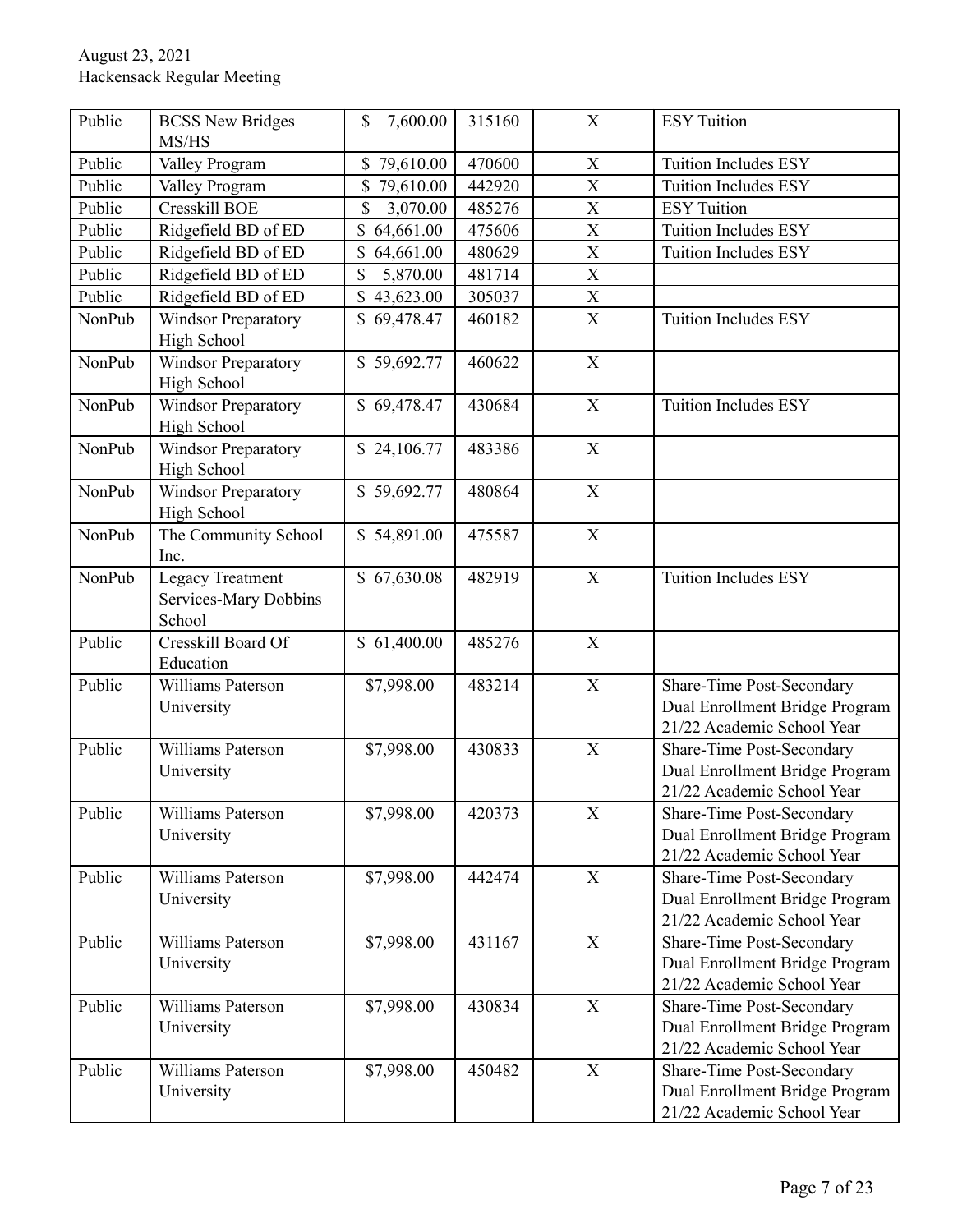| Public | Williams Paterson            | \$7,998.00 | 475379 | $\mathbf X$ | Full Time Post-Secondary Dual    |
|--------|------------------------------|------------|--------|-------------|----------------------------------|
|        | University                   |            |        |             | Enrollment Bridge Program        |
|        |                              |            |        |             | 21/22 Academic School Year       |
| Public | Williams Paterson            | \$7,998.00 | 485495 | $\mathbf X$ | Share-Time Post-Secondary        |
|        | University                   |            |        |             | Dual Enrollment Bridge Program   |
|        |                              |            |        |             | 21/22 Academic School Year       |
| Public | Williams Paterson            | \$7,998.00 | 450884 | X           | Share-Time Post-Secondary        |
|        | University                   |            |        |             | Dual Enrollment Bridge Program   |
|        |                              |            |        |             | 21/22 Academic School Year       |
| Public | Williams Paterson            | \$7,998.00 | 450352 | X           | Share-Time Post-Secondary        |
|        | University                   |            |        |             | Dual Enrollment Bridge Program   |
|        |                              |            |        |             | 21/22 Academic School Year       |
| Public | Williams Paterson            | \$7,998.00 | 485382 | X           | Share-Time Post-Secondary        |
|        | University                   |            |        |             | Dual Enrollment Bridge Program   |
|        |                              |            |        |             | 21/22 Academic School Year       |
| Public | Williams Paterson            | \$7,998.00 | 484315 | X           | Share-Time Post-Secondary        |
|        | University                   |            |        |             | Dual Enrollment Bridge Program   |
|        |                              |            |        |             | 21/22 Academic School Year       |
| Public | Williams Paterson            | \$7,998.00 | 485060 | X           | <b>Share-Time Post-Secondary</b> |
|        | University                   |            |        |             | Dual Enrollment Bridge Program   |
|        |                              |            |        |             | 21/22 Academic School Year       |
| Public | Williams Paterson            | \$7,998.00 | 484662 | X           | Share-Time Post-Secondary        |
|        | University                   |            |        |             | Dual Enrollment Bridge Program   |
|        |                              |            |        |             | 21/22 Academic School Year       |
| Public | Williams Paterson            | \$7,998.00 | 442288 | $\mathbf X$ | Share-Time Post-Secondary        |
|        | University                   |            |        |             | Dual Enrollment Bridge Program   |
|        |                              |            |        |             | 21/22 Academic School Year       |
| Public | Williams Paterson            | \$7,998.00 | 442097 | $\mathbf X$ | Share-Time Post-Secondary        |
|        | University                   |            |        |             | Dual Enrollment Bridge Program   |
|        |                              |            |        |             | 21/22 Academic School Year       |
| Public | Williams Paterson            | \$7,998.00 | 460660 | X           | <b>Share-Time Post-Secondary</b> |
|        | University                   |            |        |             | Dual Enrollment Bridge Program   |
|        |                              |            |        |             | 21/22 Academic School Year       |
| Public | Williams Paterson            | \$7,998.00 | 486411 | $\mathbf X$ | Share-Time Post-Secondary        |
|        | University                   |            |        |             | Dual Enrollment Bridge Program   |
|        |                              |            |        |             | 21/22 Academic School Year       |
| Public | Williams Paterson            | \$7,998.00 | 442678 | $\mathbf X$ | Share-Time Post-Secondary        |
|        | University                   |            |        |             | Dual Enrollment Bridge Program   |
|        |                              |            |        |             | 21/22 Academic School Year       |
| Public | <b>SBJC</b>                  | n/a        | 483739 | $\mathbf X$ | Withdrawal Date: 06/23/2021      |
| NonPub | Reed Academy                 | n/a        | 481650 | $\mathbf X$ | Last Day of attendance           |
|        |                              |            |        |             | 08/13/2021                       |
| NonPub | New Beginnings               | n/a        | 483654 | $\mathbf X$ | Withdrawal Date: 06/23/20021     |
| NonPub | Phoenix Center               | n/a        | 482368 | $\mathbf X$ | Withdrawal Date: 05/27/2021      |
| NonPub | <b>YCS</b> George Washington | n/a        | 475241 | $\mathbf X$ | Withdrawal Date: 05/11/2021      |
| Public | <b>BCSS</b> Brownstone       | n/a        | 476336 | $\mathbf X$ | Withdrawal Date: 07/13/2021      |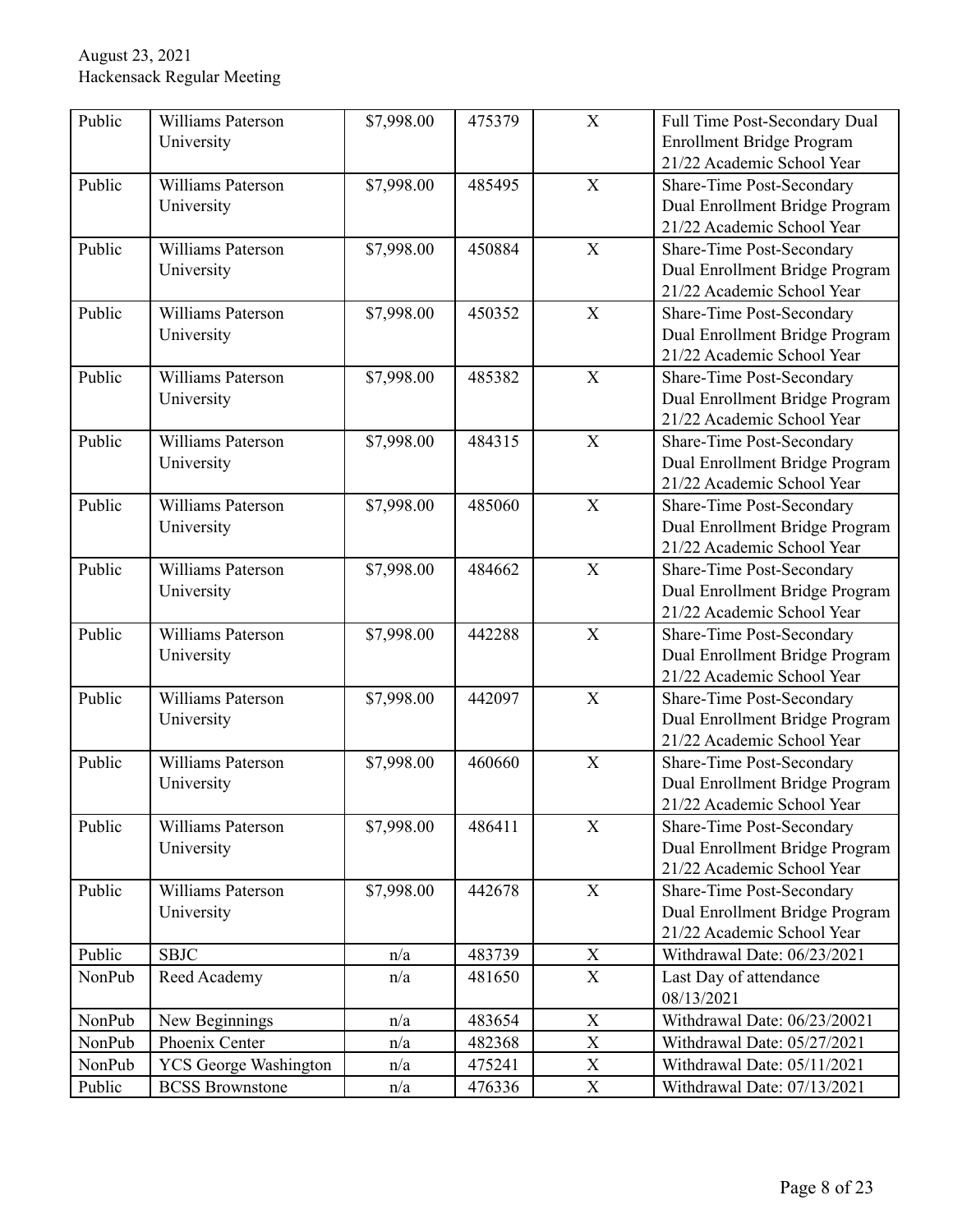| <b>TYPE</b> | <b>SCHOOL</b>  | $1:1$ /Nurse | ID#    | <b>CLASSIFIED</b> | <b>COMMENT</b> |
|-------------|----------------|--------------|--------|-------------------|----------------|
| NonPub      | <b>BCCD</b>    | \$45,150.00  | 487751 |                   |                |
| Public      | Valley Program | \$48,691.00  | 442920 |                   |                |

**C13 Be It Resolved,** that the Hackensack Board of Education, upon the recommendation of the Superintendent, approves the District's Mentoring Plan for the 2021-2022 school year and the submission of the District Mentoring Plan Statement of Assurance to the New Jersey Department of Education.

**C14 Be It Resolved**, that the Hackensack Board of Education, upon the recommendation of the Superintendent, approves the RFP award 22-02a for a Professional Development Consultant for Implementing Reading Workshop, Read Aloud and Small Group Instruction in Grades K-4, to Barb Golub Consulting for the 2021-2022 school year. The total cost,not to exceed \$110,000 will be paid for with account # 11-000-223-320-003-01.

**C15 Be It Resolved,** that the Hackensack Board of Education, upon the recommendation of the Superintendent, approves the 2021-2022 Agreement with William Paterson University Professional Development & Schools/Community Partnership to provide two Professors in Residence (PIRs) for the district Preschool Program as follow:

- 1 PIR for ECDC, NKP, and JAS Classrooms
- 1 PIR for FMH, FS, Appletree Preschool and Little Learners Preschool classrooms

The total cost not to exceed \$30,000 will be paid for with Preschool Expansion Aid (PEA) accounts #account #20-218-200-329-009-00, 20-219-200-329-009-00, and 20-219-200-321-009-00.

**C16 Be It Resolved**, that the Hackensack Board of Education, upon the recommendation of the Superintendent, approves and accepts the 2021-2022 Nonpublic School Aid Entitlements for Bergen County Christian Academy as follows:

- NP Security  $$16,625$
- NP Technology \$ 3,948
- NP Textbook  $$5,642$
- $NP$  Nursing  $$10,640$

**C17 Be It Resolved,** that the Hackensack Board of Education, upon the recommendation of the Superintendent approves the 2021-2022 Nonpublic Nursing Services Agreement with the Department of Health for the City of Hackensack to provide nursing services for Bergen County Christian Academy students. The total cost not to exceed \$10,640 will be paid for with Nonpublic Nursing Aid, account #20-509-100-330-011-00.

**C18 Be It Resolved,** that the Hackensack Board of Education, upon the recommendation of the Superintendent approves the purchase of an Epson PowerLite LCD Projector which includes a wall mount, accessories and installation for Bergen County Christian Academy with Nonpublic Technology Aid. The total cost not to exceed \$3,948 will be paid for with Nonpublic Technology Aid account # 20-509-200-330-011-00.

**C19 Be It Resolved**, that the Hackensack Board of Education, upon the recommendation of the Superintendent, approves and accepts the 2021-2022 ESEA Consolidated Grant funding as follows: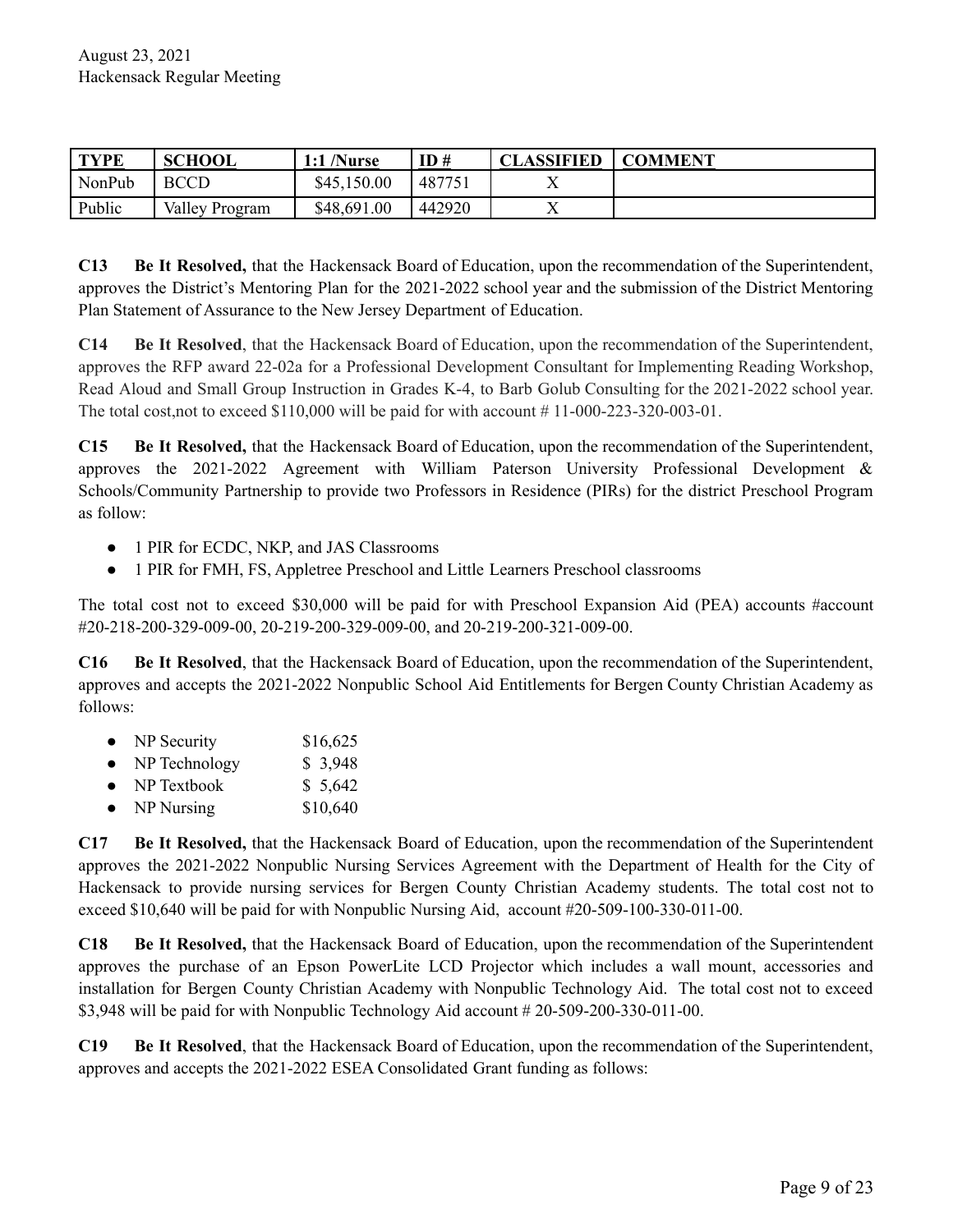| <b>ESEA Title</b> | <b>Allocation</b> |
|-------------------|-------------------|
| Title I           | \$1,117,017       |
| Title II          | \$155,220         |
| Title III         | \$133,062         |
| Title IV          | 89,368<br>\$      |

**C20 Be It Resolved**, that the Hackensack Board of Education upon the recommendation of the Superintendent, approves/ratifies the following position for the 2021-2022 school year, paid for with ESEA Title I Grant funds account #20-231-200-100-000-90 (correction from 5/17/21 meeting).

| <b>Name</b>        | <b>Position &amp; Location</b>            | Compensation                                                   | <b>Hours Not</b><br>to Exceed |
|--------------------|-------------------------------------------|----------------------------------------------------------------|-------------------------------|
| Diana Bermudez     | Parent Outreach<br><b>Summer Planning</b> | Stipend - $$1,500$<br>*Payment correction from 5/17/21 meeting | 40                            |
| Katty Ubillus-Joza | Parent Outreach<br><b>Summer Planning</b> | \$20/hour                                                      | 40                            |

**C21 Be It Resolved**, that the Hackensack Board of Education upon the recommendation of the Superintendent, approves/ratifies the following positions for the  $2021-2022$  school year, paid for with ESSER II funds account # 20-483-100-100-000-00.

| <b>Name</b>       | <b>Position &amp; Location</b> | <b>Guide HBOE/HEA</b><br><b>Agreement, Article 26</b> | <b>Hours</b> Not to<br><b>Exceed</b> |  |
|-------------------|--------------------------------|-------------------------------------------------------|--------------------------------------|--|
| Crista Tiboldo    | Gr 5 Summer Program Substitute | Appendix H                                            | 64                                   |  |
| Francesca Stierle | Gr 5 Summer Program Substitute | Appendix H                                            | 64                                   |  |

**C22 Be It Resolved**, that the Hackensack Board of Education upon the recommendation of the Superintendent, approves/ratifies the following curriculum writing position for the 2021-2022 school year paid for with account #11-000-221-104-003-90.

| <b>Name</b>    | <b>Position &amp; Location</b>                                 | <b>Guide HBOE/HEA</b><br><b>Agreement, Article 26</b> | <b>Hours Not to Exceed</b> |
|----------------|----------------------------------------------------------------|-------------------------------------------------------|----------------------------|
| Karelia Tejada | Curriculum<br>Italian 2 Honors<br>*correction - approve/ratify | Appendix N                                            | 10                         |
| Maryann Russo  | Curriculum                                                     | Appendix N                                            | 10                         |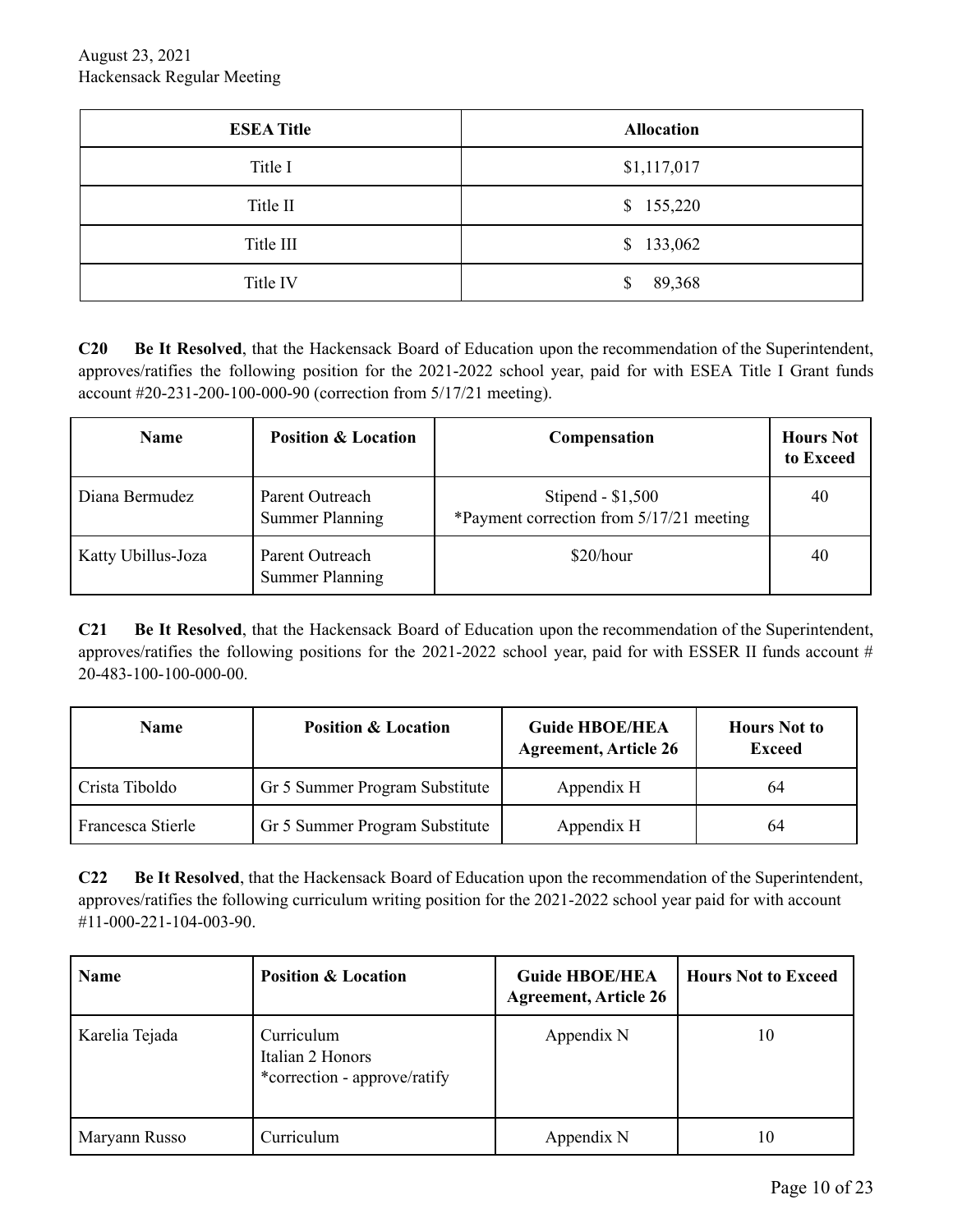| Italian 2 Honors<br>*correction - rescind |  |
|-------------------------------------------|--|
|                                           |  |

**C23 Be It Resolved**, that the Hackensack Board of Education upon the recommendation of the Superintendent, approves/ratifies the following positions for the 2021-2022 school year paid for with ESEA Title I Grant funds account  $\# 20 - 231 - 200 - 100 - 300 - 90$ :

| <b>Name</b>              | <b>Position &amp; Location</b>             | <b>Guide HBOE/HEA</b><br><b>Agreement, Article 26</b> | <b>Hours Not to Exceed</b> |
|--------------------------|--------------------------------------------|-------------------------------------------------------|----------------------------|
| Dan Anderson             | <b>HMS PBSIS</b><br><b>Summer Planning</b> | Appendix G                                            | 15                         |
| Mariko Walker            | HMS PBSIS Summer Planning                  | Appendix G                                            | 15                         |
| Heather<br>White-Coleman | HMS PBSIS Summer Planning                  | Appendix G                                            | 15                         |
| Dee Kalman               | HMS PBSIS Summer Planning                  | Appendix G                                            | 15                         |
| Heather Mecka            | HMS PBSIS Summer Planning                  | Appendix G                                            | 15                         |

**C24 Be It Resolved**, that the Hackensack Board of Education, upon the recommendation of the Superintendent, approves all district curriculum, textbooks, and instructional resources in alignment with the 2020 New Jersey Student Learning Standards.

**C25 Be It Resolved,** that the Hackensack Board of Education, upon the recommendation of the Superintendent, approves the adoption of the following newly revised Curriculum in alignment with the 2020 New Jersey Student Learning Standards:

| <b>High School Curriculum</b>                  |                              |  |  |
|------------------------------------------------|------------------------------|--|--|
| Dance Grades 9-12<br>Theater Grades 9-12       |                              |  |  |
| <b>Creative Writing</b>                        | <b>Speech Communications</b> |  |  |
| Art 1                                          | Morality in Literature       |  |  |
| Art 2                                          | Intro to Computer Science    |  |  |
| <b>TV Communication and Digital Production</b> | Web Design for Business      |  |  |
| <b>CP</b> Marketing                            | Personal Finance             |  |  |
| CP Accounting 1                                | Honors Algebra 1             |  |  |
| CP Accounting 2                                | CPE Algebra 1                |  |  |
| <b>Accounting for Careers</b>                  | CP Algebra 1                 |  |  |
| Algebra 2 Lab and Senior Math Lab              | <b>Honors Geometry</b>       |  |  |
| Honors Computer Science A                      | Geometry Lab                 |  |  |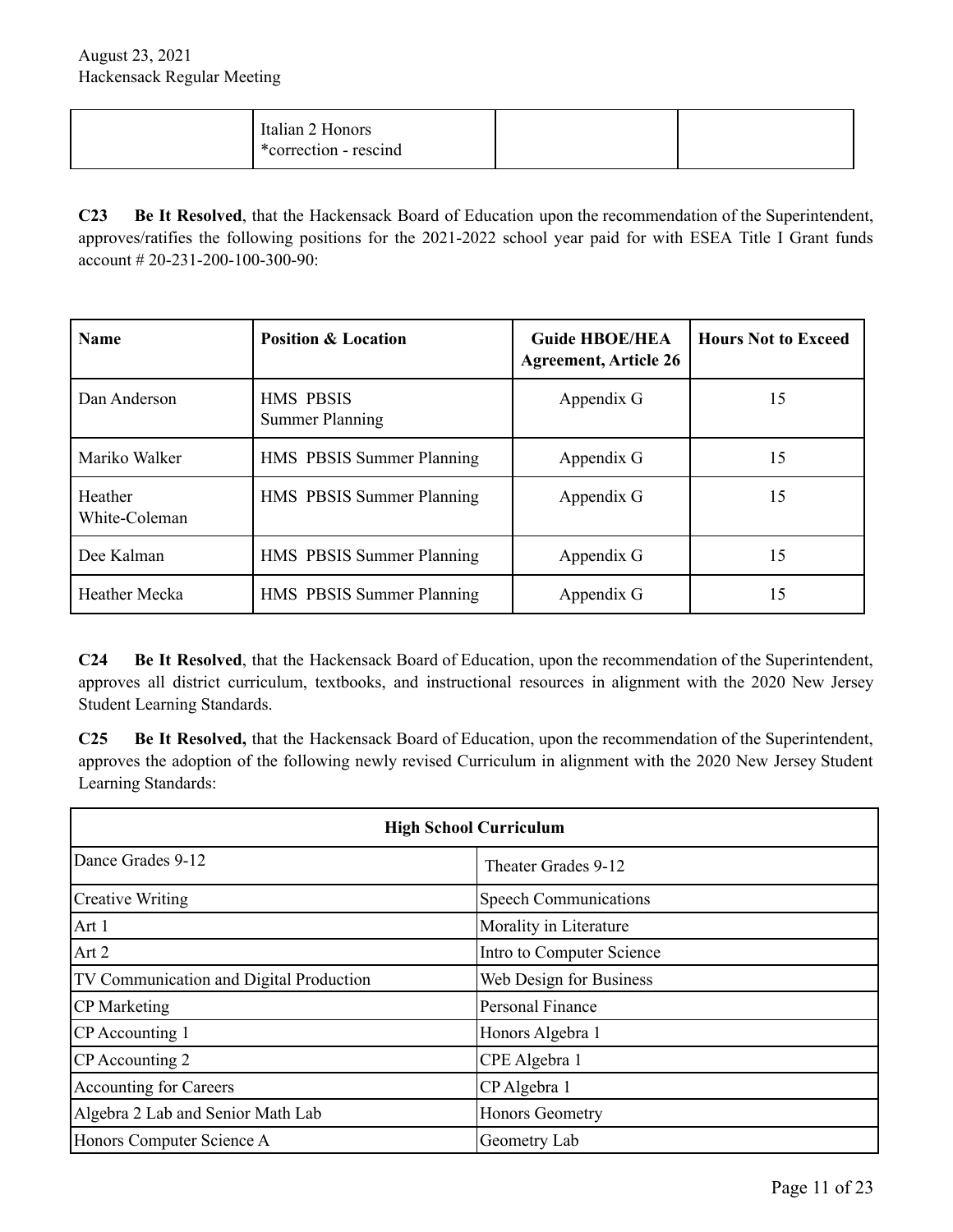| Honors Macroeconomics                        | <b>CPE</b> Geometry                       |  |  |
|----------------------------------------------|-------------------------------------------|--|--|
| <b>Mathematical Modeling</b>                 | <b>CP</b> Geometry                        |  |  |
| <b>CPE Pre-Calculus</b>                      | Honors Algebra 2                          |  |  |
| Intro to Algebra 1                           | CPE Algebra 2                             |  |  |
| Bilingual CP Algebra 2                       | CP Algebra 2                              |  |  |
| Bilingual CP Algebra 1                       | Bilingual CP Algebra 2                    |  |  |
| <b>Bilingual CP Geometry</b>                 | Bilingual CP Algebra 1                    |  |  |
| CP Anatomy and Physiology                    | <b>Bilingual CP Geometry</b>              |  |  |
| Honors Anatomy and Physiology                | CP Anatomy and Physiology                 |  |  |
| <b>CP</b> Biology                            | Honors Anatomy and Physiology             |  |  |
| <b>CPE Biology</b>                           | <b>CP</b> Biology                         |  |  |
| <b>Honors Biology</b>                        | <b>CPE Biology</b>                        |  |  |
| CP Chemistry                                 | <b>Honors Biology</b>                     |  |  |
| <b>CPE</b> Chemistry                         | <b>CP</b> Chemistry                       |  |  |
| Honors Chemistry                             | <b>CPE</b> Chemistry                      |  |  |
| CP Physics                                   | Honors Chemistry                          |  |  |
| <b>CPE Physics</b>                           | <b>CP Physics</b>                         |  |  |
| <b>Honors Physics</b>                        | <b>CPE Physics</b>                        |  |  |
| <b>CP</b> Environmental Science              | Honors Physics                            |  |  |
| <b>Bilingual CP Chemistry</b>                | <b>CP</b> Environmental Science           |  |  |
| <b>Bilingual CP Biology</b>                  | <b>Bilingual CP Chemistry</b>             |  |  |
| Spanish 4 Honors                             | <b>Bilingual CP Biology</b>               |  |  |
| Italian 1                                    | <b>Bilingual CP Environmental Science</b> |  |  |
| Italian <sub>2</sub>                         | Residential Construction                  |  |  |
| Italian 2 Honors                             | CAD <sub>I</sub>                          |  |  |
| French 1                                     | Power Mechanics 1, 2, and 3               |  |  |
| French <sub>2</sub>                          | Spanish 1                                 |  |  |
| French 2 Honors                              | Spanish 2                                 |  |  |
| French 3                                     | Spanish 2 Honors                          |  |  |
| French 3 Honors                              | Spanish 3                                 |  |  |
| Computer Graphics 1                          | Spanish 3 Honors                          |  |  |
| <b>Computer Graphics 2</b>                   | <b>Advanced Chorus</b>                    |  |  |
| Law                                          | ESL <sub>1</sub>                          |  |  |
| Digital Photography                          | ESL <sub>2</sub>                          |  |  |
| Pre AP Music Theory                          | ESL <sub>3</sub>                          |  |  |
| Musical Theater 1                            | ESL <sub>4</sub>                          |  |  |
| ESL <sub>5</sub><br><b>Musical Theater 2</b> |                                           |  |  |
| Music Appreciation                           | Italian 3                                 |  |  |
| <b>Mixed Chorus</b>                          | Italian 3 Honors                          |  |  |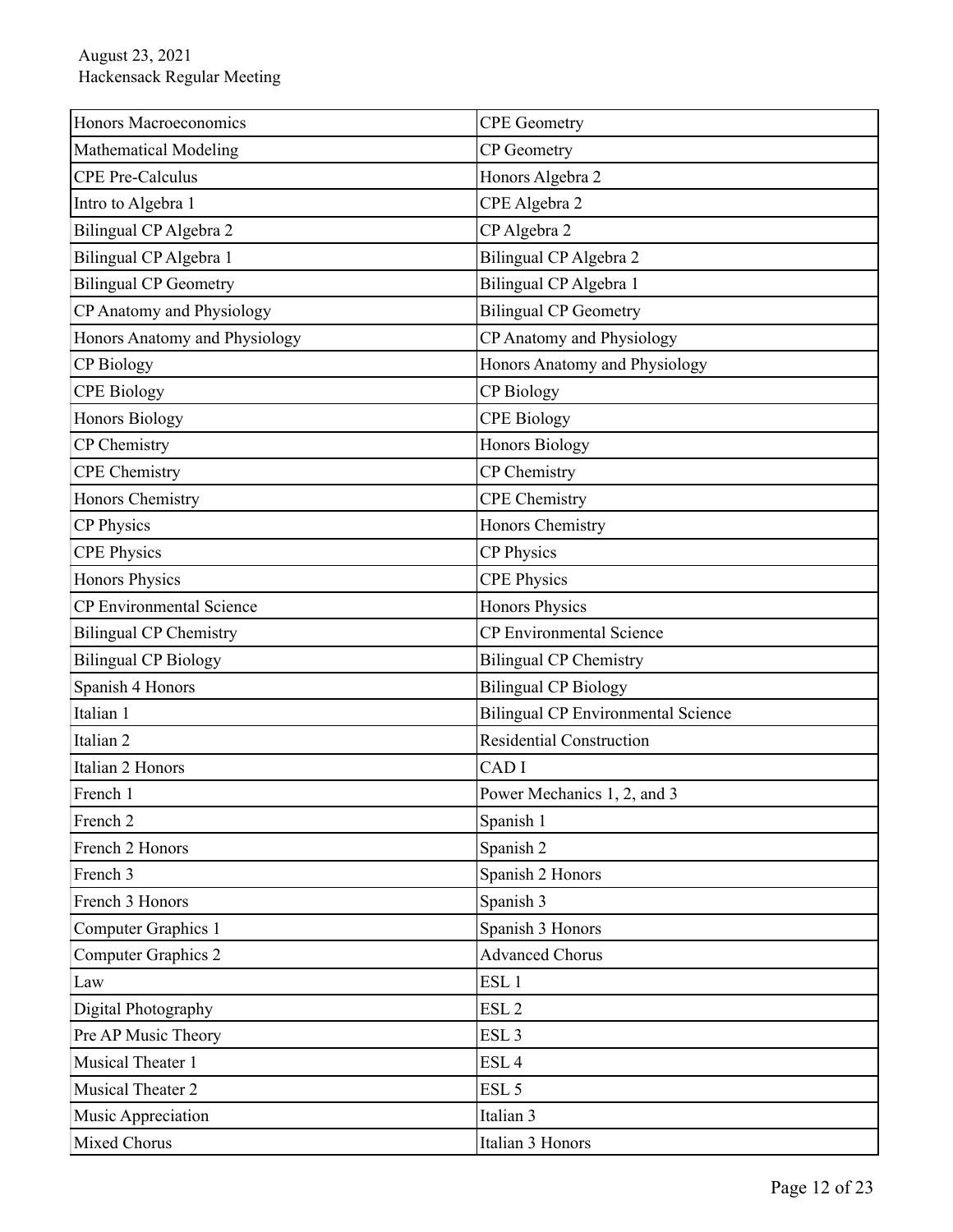| <b>Concert Band</b>                    | Spanish for Spanish Speakers 1 |  |  |
|----------------------------------------|--------------------------------|--|--|
| Honors Wind Ensemble                   | Spanish for Spanish Speakers 2 |  |  |
| <b>ADLS</b> and Career Readiness       | Spanish for Spanish Speakers 3 |  |  |
| <b>Multicultural Literature</b>        | Read 180                       |  |  |
| World History                          | Bilingual US History 1         |  |  |
| Physical Education Grade 11            | CP English I                   |  |  |
| Health Grade 11                        | Honors English I               |  |  |
| Race and Representation                | US History 1                   |  |  |
| The Horror Genre Through the Ages      | Physical Education Grade 9     |  |  |
| CP English IV Selective                | Health Grade 9                 |  |  |
| Reading and Writing for Social Justice | <b>Bilingual US History 2</b>  |  |  |
| Physical Education Grade 12            | CP English II                  |  |  |
| Health Grade 12                        | Honors English II              |  |  |
| CP IV True Crime Studies               | Physical Education Grade 10    |  |  |
| CP IV Graphic Novels                   | Health Grade 10                |  |  |
| CP IV Exploring Sports and Literature  | US History 2                   |  |  |
| CP IV Suspense and Literature          | <b>Bilingual World History</b> |  |  |
| Honors English IV Mythology            | CP English III                 |  |  |

| <b>Middle School Curriculum</b>  |                           |  |
|----------------------------------|---------------------------|--|
| Journalism                       | Gifted and Talented       |  |
| <b>Tech Literacy</b>             | Health                    |  |
| General Music                    | Physical Education        |  |
| <b>Instrumental Music</b>        | Social Studies            |  |
| Chorus                           | <b>ESL</b>                |  |
| Dance                            | Math                      |  |
| Theater                          | Math Advanced             |  |
| Read 180                         | <b>Bilingual Math</b>     |  |
| <b>ADLS</b> and Career Readiness | <b>ELA</b>                |  |
| <b>STEM Design</b>               | <b>ELA</b> Enrichment     |  |
| <b>Bilingual LA</b>              | Science                   |  |
| Spanish                          | <b>Science Enrichment</b> |  |
| Spanish Advanced                 | <b>Bilingual Science</b>  |  |
| <b>Bilingual Social Studies</b>  | <b>STEM</b>               |  |
| Chorus                           | <b>STEM</b>               |  |
| <b>General Music</b>             | <b>STEM Design</b>        |  |
| <b>Bilingual Math</b>            | <b>Financial Literacy</b> |  |
| <b>ELA</b>                       | <b>Bilingual LA</b>       |  |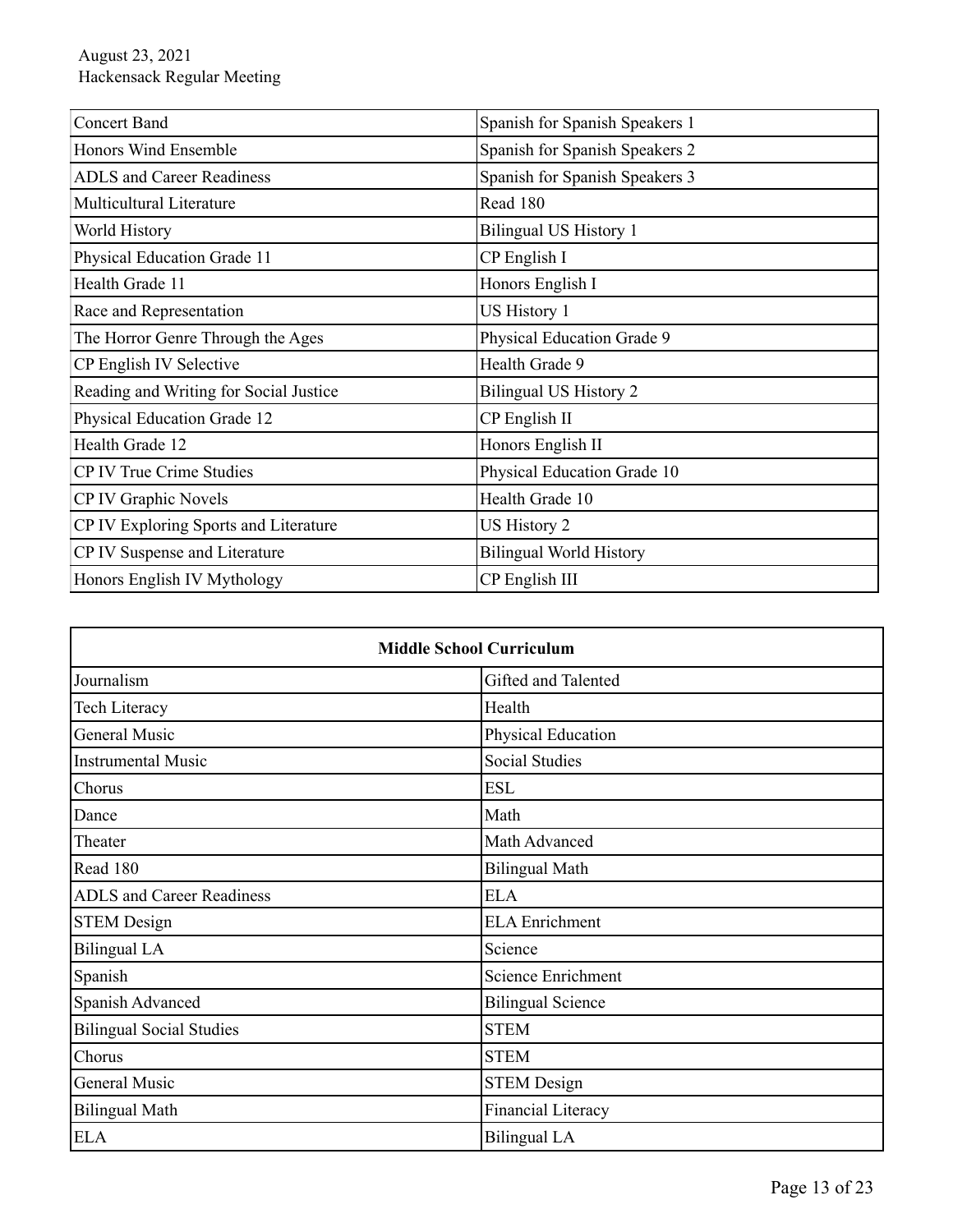| <b>ELA</b> Enrichment           | <b>Bilingual Science</b>        |
|---------------------------------|---------------------------------|
| Science                         | Spanish Advanced                |
| <b>Science Enrichment</b>       | Spanish                         |
| Health                          | General Music                   |
| Physical Education              | Math                            |
| <b>Social Studies</b>           | Math Advanced 1                 |
| <b>ESL</b>                      | Math Advanced 2                 |
| Science                         | <b>Bilingual Social Studies</b> |
| <b>Science Enrichment</b>       | Gifted and Talented             |
| <b>STEM</b>                     | <b>Bilingual Social Studies</b> |
| <b>STEM Design</b>              | <b>Bilingual LA</b>             |
| <b>Bilingual Science</b>        | General Music                   |
| Italian                         | Gifted and Talented             |
| <b>Spanish Advanced</b>         | Health                          |
| Spanish                         | Physical Education              |
| <b>ELA</b> Enrichment           | <b>Social Studies</b>           |
| Italian                         | <b>ESL</b>                      |
| Science                         | Math                            |
| <b>Science Enrichment</b>       | Math Advanced 1                 |
| <b>STEM</b>                     | Math Advanced 2                 |
| Spanish Advanced                | Math                            |
| <b>STEM Design</b>              | <b>Bilingual Math</b>           |
| <b>Bilingual Science</b>        | Financial Literacy              |
| Spanish                         | <b>ELA</b>                      |
| <b>Bilingual Social Studies</b> | Health                          |
| <b>Bilingual LA</b>             | Physical Education              |
| General Music                   | Social Studies                  |
| Gifted and Talented             | <b>ESL</b>                      |
| Financial Literacy              | <b>Bilingual Math</b>           |
| <b>ELA</b>                      | Math Advanced 1                 |
| <b>ELA</b> Enrichment           | Math Advanced 2                 |

| <b>Elementary School Curriculum</b> |               |  |
|-------------------------------------|---------------|--|
| Dance                               | Bilingual LA  |  |
| Theater                             | General Music |  |
| <b>Instrumental Music</b>           | Art           |  |
| <b>ESL</b>                          | <b>ESL</b>    |  |
| Spanish                             | Spanish       |  |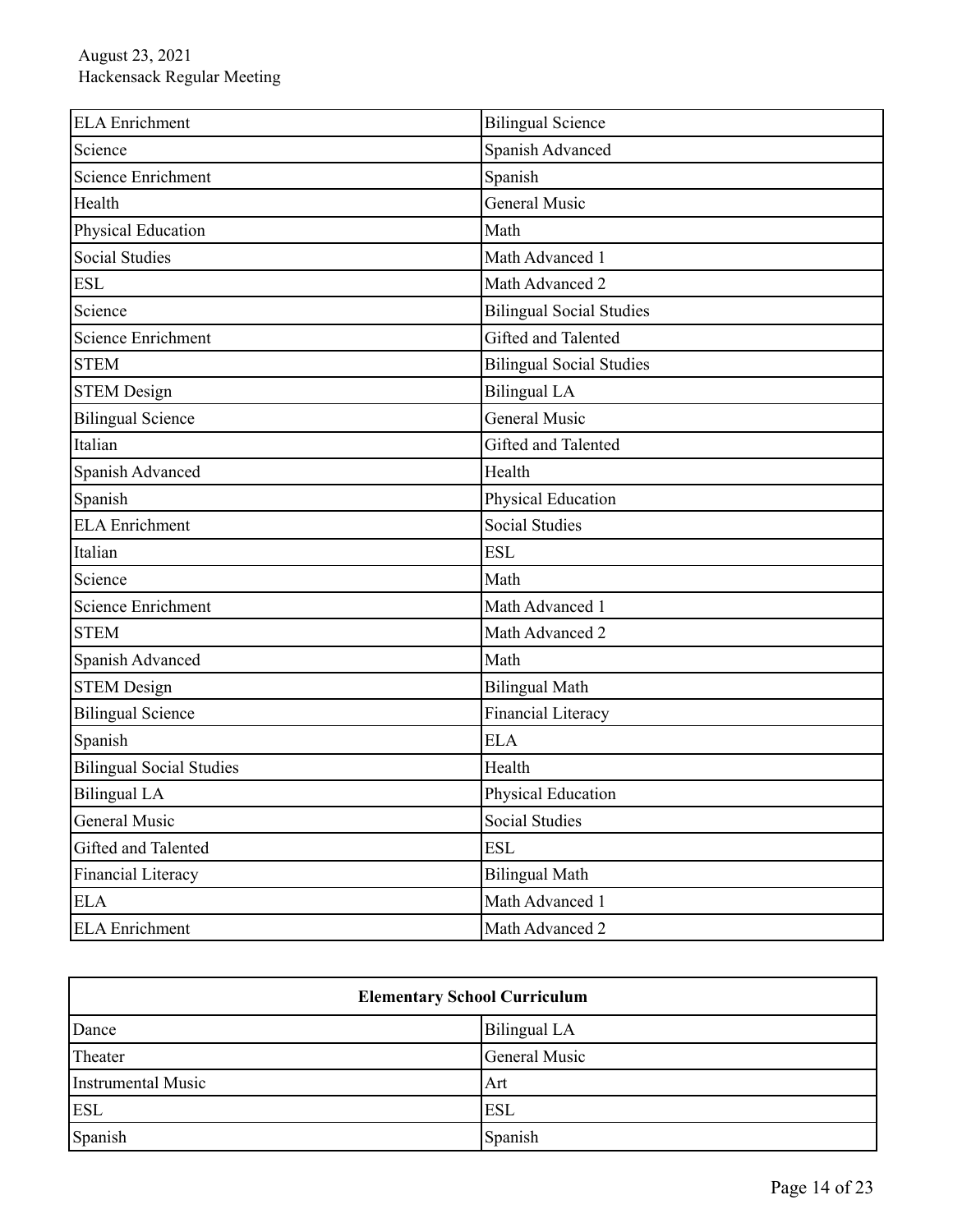| Math                      | Math                      |  |
|---------------------------|---------------------------|--|
| <b>Social Studies</b>     | <b>Social Studies</b>     |  |
| Physical Education        | Physical Education        |  |
| Health                    | Health                    |  |
| Science                   | Science                   |  |
| <b>ELA</b>                | <b>ELA</b>                |  |
| Spanish Heritage Language | Spanish Heritage Language |  |
| <b>Social Studies</b>     | <b>Bilingual LA</b>       |  |
| Physical Education        | General Music             |  |
| Health                    | Art                       |  |
| Science                   | <b>ESL</b>                |  |
| <b>ELA</b>                | Spanish                   |  |
| Spanish Heritage Language | Math                      |  |
| <b>Bilingual LA</b>       | Health                    |  |
| General Music             | Science                   |  |
| Art                       | <b>ELA</b>                |  |
| <b>ESL</b>                | Spanish Heritage Language |  |
| Spanish                   | <b>Bilingual LA</b>       |  |
| Math                      | <b>General Music</b>      |  |
| <b>Social Studies</b>     | Art                       |  |
| Physical Education        | <b>ESL</b>                |  |
| Spanish                   | Spanish Heritage Language |  |
| Math                      | <b>Bilingual LA</b>       |  |
| <b>Social Studies</b>     | <b>General Music</b>      |  |
| <b>Physical Education</b> | Art                       |  |
| Health<br>Science         |                           |  |
|                           | <b>ELA</b>                |  |

**C26 Be It Resolved,** that the Hackensack Board of Education, upon the recommendation of the Superintendent, approves the Career and Technical Education (CTE) Health and Safety Plan for the 2021-2022 School Year.

**C27 Be It Resolved,** that the Hackensack Board of Education, upon the recommendation of the Superintendent, approves the Student Teaching Affiliation Agreement between Grand Canyon University and Hackensack Public Schools for the 2021-2022 School Year.

**C28 Be It Resolved,** that the Hackensack Board of Education, upon the recommendation of the Superintendent, approves the Clinical Athletic Training Affiliation between Montclair University and Hackensack Public Schools for the 2021-2022 School Year.

**C29 Be It Resolved,** that the Hackensack Board of Education, upon the recommendation of the Superintendent, approves reimbursement of \$1,000 to Marielle Messina, Bilingual ESL Director, for completion of NJL2L Year 2 as per the Hackensack Association of School Administrators Collective Bargaining Unit, Article 19: D, 2.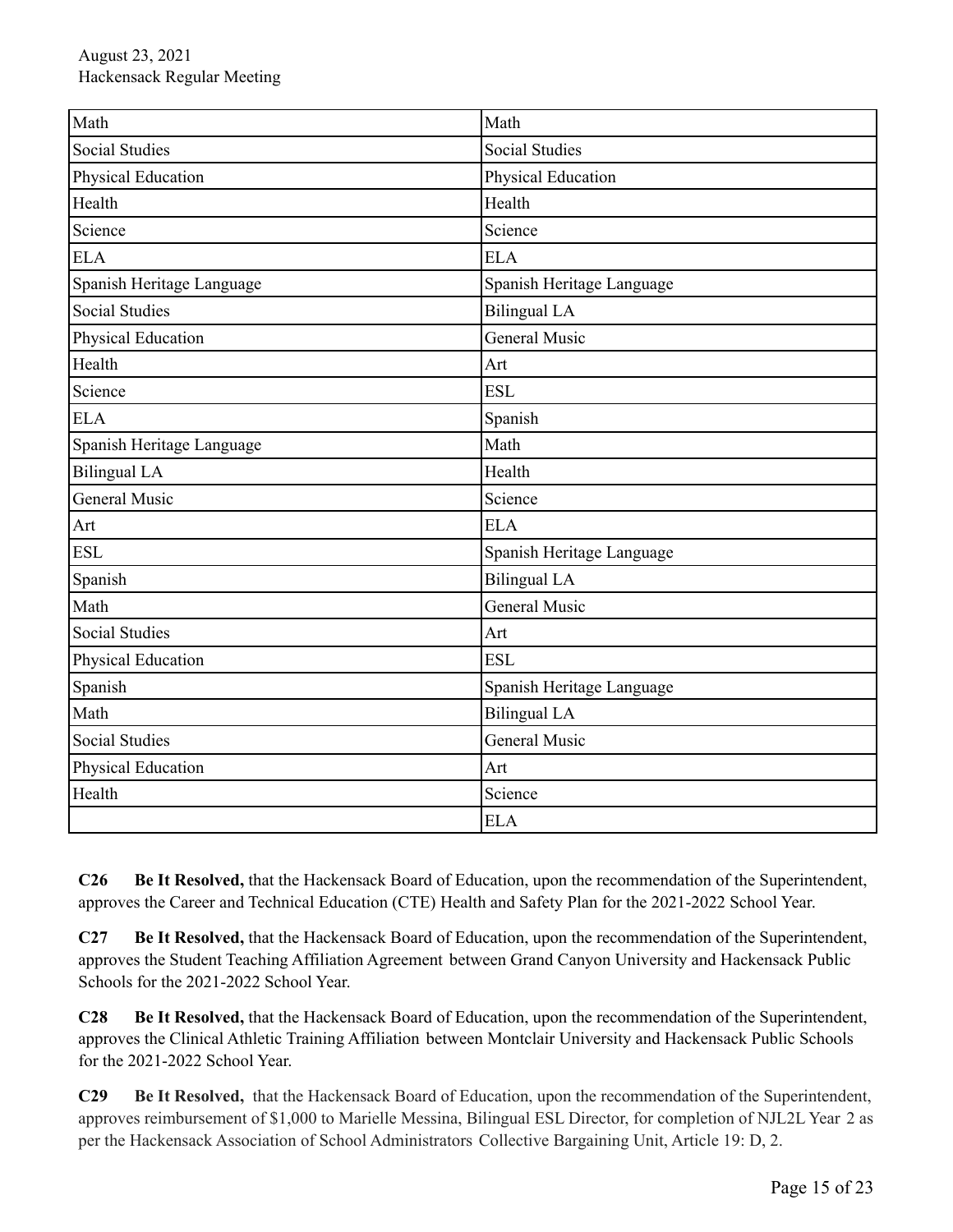**C30 Be It Resolved**, that the Hackensack Board of Education, upon the recommendation of the Superintendent, approves a Memorandum of Understanding between Hackensack Public Schools and the NJTIC (New Jersey Trout in the Classroom) sponsored by the New Jersey Division of Fish and Wildlife for the 2021-2022 school year (pending availability of equipment).

**C31 Be It Resolved**, that the Hackensack Board of Education, upon the recommendation of the Superintendent, accepts the 2019-2020 H.I.B. self assessment (posted on the District Website July 16, 2021) certified by the State of New Jersey, Department of Education.

| Curriculum Resolutions C <sub>2</sub> -C <sub>31</sub> |                        |                      |                |               |
|--------------------------------------------------------|------------------------|----------------------|----------------|---------------|
| <b>Motion: Trustee</b>                                 | <b>Second: Trustee</b> |                      |                |               |
|                                                        | Yes                    | $N_{\boldsymbol{0}}$ | <b>Abstain</b> | <b>Absent</b> |
| Mr. Bendezu (Julio)                                    |                        |                      |                |               |
| Mr. Coleman (Christopher)                              |                        |                      |                |               |
| Ms. DeNully (Detra)                                    |                        |                      |                |               |
| Mr. Goodman (Ira)                                      |                        |                      |                |               |
| Ms. LeSane (Zonie)                                     |                        |                      |                |               |
| Mr. Oates (Michael)                                    |                        |                      |                |               |
| Mr. Rodriguez (Anthony)                                |                        |                      |                |               |
| Mr. Velez (Carlos)                                     |                        |                      |                |               |
| Mr. James-Vickery (Scott), Vice President              |                        |                      |                |               |
| Mr. Powell (Lancelot), President                       |                        |                      |                |               |

#### **D. Finance and Budget**

**D1 Whereas,** the Hackensack Board of Education, in accordance with *N.J.A.C. 23A:16-10*, upon the recommendation of the Superintendent and Interim SBA/Board Secretary, accepts and approves the **Board Secretary's Report** and Cash Reconciliation Report for the month of June 2021 and July 2021;

**Be It Resolved,** that the Board of Education and Board Secretary certify that **no budgetary line item account has been over-expended** and that there are sufficient funds available to meet the District financial obligations for 2020-2021 school year *(Attachment D1).*

**D2 Be It Resolved,** that the Hackensack Board of Education, upon the recommendation of the Superintendent and Interim School Business Administrator, approves the payment of **bills and claims**, July 9 through August 19, 2021, in the total amount of *\$8,588,028.79 (Attachment D2).*

| Fund 10 | General Fund                   | \$729,823.79   |
|---------|--------------------------------|----------------|
| Fund 11 | <b>Current General Expense</b> | \$7,051,505.53 |
| Fund 12 | Capital Outlay                 | \$92,013.80    |
| Fund 20 | Special Revenue                | \$455,632.69   |
| Fund 30 | Capital Projects               | \$0            |
| Fund 40 | Debt Service                   | \$0            |
| Fund 60 | <b>Enterprise Fund</b>         | \$259,052.98   |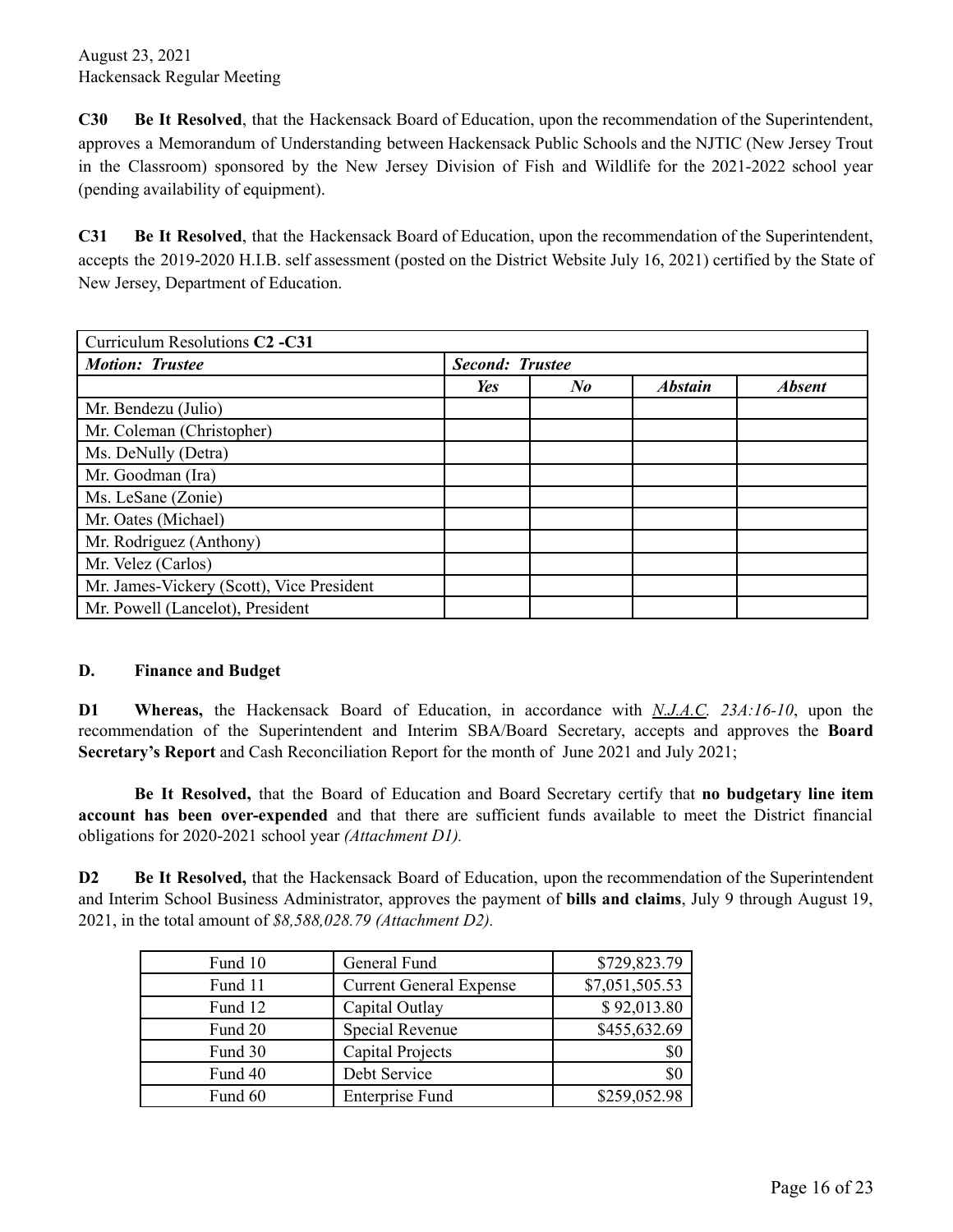**D3 Be It Resolved,** that the Hackensack Board of Education, upon the recommendation of the Superintendent and Interim School Business Administrator, approves the attached **List of Budget Transfers** *#7875* through *#7930* for the month of June 2021, total amount of *\$626,932.45 (Attachment D3*).

**D4 Be It Resolved,** that the Hackensack Board of Education, upon the recommendation of the Superintendent and Interim School Business Administrator, approves the attached **List of Budget Transfers** #*1011* through *# 7997* for the month of July 2021, total amount of *\$23,006,684 (Attachment D4*).

**D5 Be It Resolved,** that the Hackensack Board of Education, upon the recommendation of the Superintendent and Interim School Business Administrator, authorizes a transfer from the Capital Reserve Account to accommodate the above estimated bid amounts received for the Fairmount and Jackson Avenue elevator construction projects, due to increased manufacturing costs (related to COVID-19 material supplies, in the amount of \$225,000.

**D6 Be It Resolved,** that the Hackensack Board of Education, upon the recommendation of the Superintendent and Interim School Business Administrator, approves **Fundraisers and Flyer Distributions** *(Attachment D6*)*.*

**D7 Be It Resolved,** that the Hackensack Board of Education, upon the recommendation of the Superintendent and Interim School Business Administrator, authorizes the Interim School Business Administrator to enter into an agreement with **CarePlus, New Jersey** to provide **in-district behavioral healthcare services**, in the amount of \$200,000 for the 2021-2022 school year, as permitted by NJ 18A-5(2).

**D8 Be It Resolved,** that the Hackensack Board of Education, upon the recommendation of the Superintendent and Interim School Business Administrator, authorizes the Interim School Business Administrator to sign the **Addendum to the Agreement between ESS Northeast, LLC,** Cherry Hill, New Jersey and the Hackensack School District (hereinafter referred to as "LEA" for Local Education Agency).

**Whereas,** the LEA and the Company entered into an Agreement whereby Company is to provide substitute staffing to fill positions at the request of the District for a period ending June 30, 2021;

**Whereas,** LEA and Company are desirous of extending the term of the Agreement through June 30, 2022 with the provisions set forth below;

**Now, Therefore**, be it agreed between the parties, as follows:

- 1. The Term of the Agreement, as reflected in Paragraph 7, is hereby extended from July 1, 2021 through June 30, 2022;
- 2. Effective July 1, 2021, Addendum "A" to the Agreement, Pricing, is amended as per the attached revised Addendum "A";
- 3. This Agreement will automatically renew for additional one (1) year periods unless either party provides written notice of termination at least ninety days prior to the end of the fiscal school year.
- 4. Except as specifically and explicitly set forth herein, all other terms of the Agreement shall remain in full force and effect.

**D9 Be It Resolved,** that the Hackensack Board of Education, upon the recommendation of the Superintendent and Interim School Business Administrator, authorizes the Interim School Business Administrator to sign the Refunding Bond and Release on behalf of the **Estate of Helen Jacko** in the amount of One Hundred Ninety Thousand dollars (\$190,000, \$5,000 annually), to **establish a scholarship fund** and create a separate account at the Greater Alliance Federal Credit Union in the name of Helen Jacko. Selection criteria: Preferably nursing, or related field.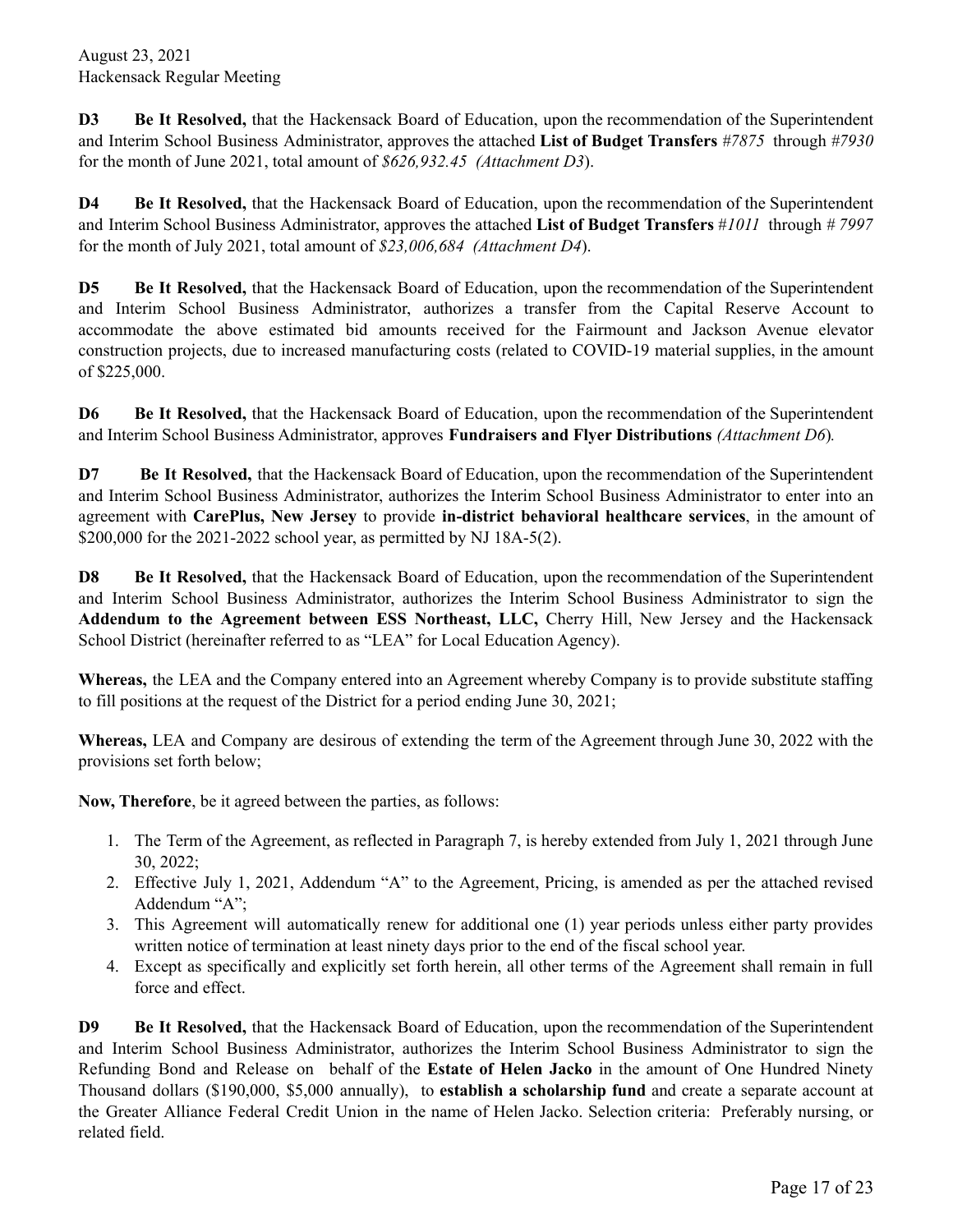**D10 Whereas,** the Hackensack Board of Education would like to offer to the 2022 Senior Class of Hackensack High School a chance to purchase **yearbook**; and

**Whereas, Walsworth Publishing Company, Inc**., has in the past performed such yearbook services satisfactorily; and

**Whereas,** Walsworth Publishing Company, Inc., has proposed yearbook services for the High School Graduating Class of 2022, in accordance with the Walsworth Publishing Company, Inc. Purchase Agreement;

**Now, Therefore, Be It Resolved,** that the Hackensack Board of Education, upon the recommendation of the Superintendent and Interim School Business Administrator, authorizes the Interim School Business Administrator to execute a contract with Walsworth Publishing Company, Inc. as the vendor that submitted the lowest quote, in the amount of \$31,246.

## **D11 Membership Resolution New Jersey State Interscholastic Athletic Association**

The Hackensack Board of Education, in the City of Hackensack, New Jersey, Hereby enrolls as a member of the New Jersey State Interscholastic Athletic Association (NJSIAA), a non-profit association of the public and non-public high schools in the State of New Jersey, and is authorized to participate in the approved athletic activities sponsored by the NJSIAA.

The Board of Education hereby adopts as its own policy and agrees to be governed by the Constitution, Bylaws, Rules and Regulations of the NJSIAA. Administrative Responsibility – NJSIAA must rely upon the voluntary compliance by its member schools in enforcing the eligibility standards set forth in NJSIAA Bylaws, Article V.

Toward that end, the Principal of each member school has the affirmative obligation to report to the NJSIAA any violations of these standards. The fact that a school has disclosed that there has been an eligibility violation will not relieve the affected school of sanctions that may be imposed against it, pursuant to Article X of the NJSIAA Bylaws, including the forfeiture of games or events. However, the failure to disclose an eligibility violation may be grounds for imposing additional sanctions upon the offending school. In addition, a school must maintain a status of "Member in Good Standing" as outlined in the Principal's Affidavit to remain eligible for NJSIAA activities and tournaments.

**Now, Therefore, Be It Resolved,** that the Hackensack Board of Education, upon the recommendation of the Superintendent and Interim School Business Administrator, authorizes the Interim School Business Administrator to sign the Resolution and submit it to the NJSIAA.

**D12 Be It Resolved,** that the Hackensack Board of Education, upon the recommendation of the Superintendent and Interim School Business Administrator, appoint the firm of **Ruderman & Roth, Springfield, NJ**, to provide **professional services as special counsel** as permitted by NJ 18A:18A-5(1) to investigate confidential matters on behalf of the district.

**D13 Be It Resolved,** that the Hackensack Board of Education, upon the recommendation of the Superintendent and Interim School Business Administrator, authorize **Aid In Lieu** of **transportation payments to parents/guardians** of charter school students where transportation was not secured in the amount not to exceed \$1,000/student for the 2021- 2022 school year.

**D14 Be It Resolved,** that the Hackensack Board of Education, upon the recommendation of the Superintendent and Interim School Business Administrator, approves the renewal of the **Newsela** online instructional content platform for grades 2-12 at a cost of \$66,375 for the term of July 1, 2021 through June 30, 2022, to be coded from the following accounts: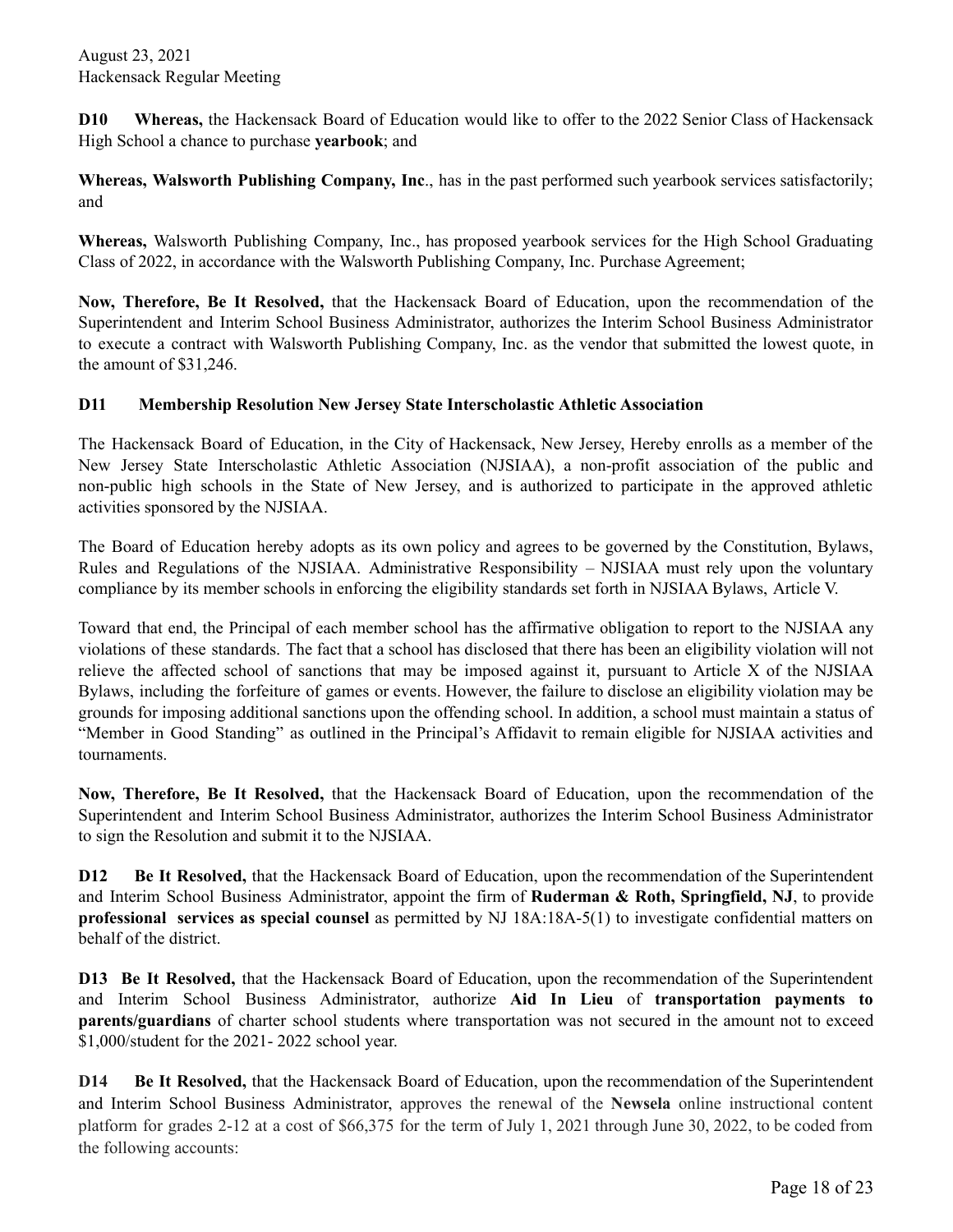General Fund: 11-190-100-500-007-03 (\$30,000)

ESSER III Fund: 20-487-100-500-000-00 (\$36,375) - **Funding Source Correction from 6/21/21 BOE Agenda**

**D15 Be It Resolved,** that the Hackensack Board of Education, upon the recommendation of the Superintendent and Interim School Business Administrator, accepts the proposal from **Accuscan**, to **digitize and electronically store all available district board minutes** at an estimated project cost of \$12,665.80, New Jersey State Approved Co-op #65MCESCCPS, RFP# ESCNJ 16/17-48 .

**D16 Be It Resolved,** that the Hackensack Board of Education, upon the recommendation of the Superintendent and Interim School Business Administrator, applies for and accepts the following **American Rescue Plan Elementary & Secondary Schools Emergency Relief Grants**:

| American Rescue Plan IDEA Basic     | \$298,045 |
|-------------------------------------|-----------|
| American Rescue Plan IDEA Preschool | \$25,290  |

**D17 Be It Resolved,** that the Hackensack Board of Education, upon the recommendation of the Superintendent and the Interim School Business Administrator, applies for and accepts the following **School Based Youth Services Grants**:

| Drop In Center @ High School                        | \$299,940 |
|-----------------------------------------------------|-----------|
| Family Friendly Program @ Jackson Avenue Elementary | \$45.463  |

| Finance and Budget Resolutions $D1 - D17$ |                        |    |                |               |
|-------------------------------------------|------------------------|----|----------------|---------------|
| <b>Motion: Trustee</b>                    | <b>Second: Trustee</b> |    |                |               |
|                                           | Yes                    | No | <b>Abstain</b> | <b>Absent</b> |
| Mr. Bendezu (Julio)                       |                        |    |                |               |
| Mr. Coleman (Christopher)                 |                        |    |                |               |
| Ms. DeNully (Detra)                       |                        |    |                |               |
| Mr. Goodman (Ira)                         |                        |    |                |               |
| Ms. LeSane (Zonie)                        |                        |    |                |               |
| Mr. Oates (Michael)                       |                        |    |                |               |
| Mr. Rodriguez (Anthony)                   |                        |    |                |               |
| Mr. Velez (Carlos)                        |                        |    |                |               |
| Mr. James-Vickery (Scott), Vice President |                        |    |                |               |
| Mr. Powell (Lancelot), President          |                        |    |                |               |

## **E. Buildings/Grounds**

#### **E1 Use of School Facilities - In accordance with District Policy**

**E2 Be It Resolved,** that the Hackensack Board of Education, upon the recommendation of the Superintendent and Interim School Business Administrator, that the Board **rejects and rebids** the **High School Canopy/Portico** bids submitted for the reasons indicated below:

- Low bidder's documentation submitted a bond that did not meet statutory requirements
- Second low bidder withdrew the bid
- The remaining bids exceeded the budgeted allocation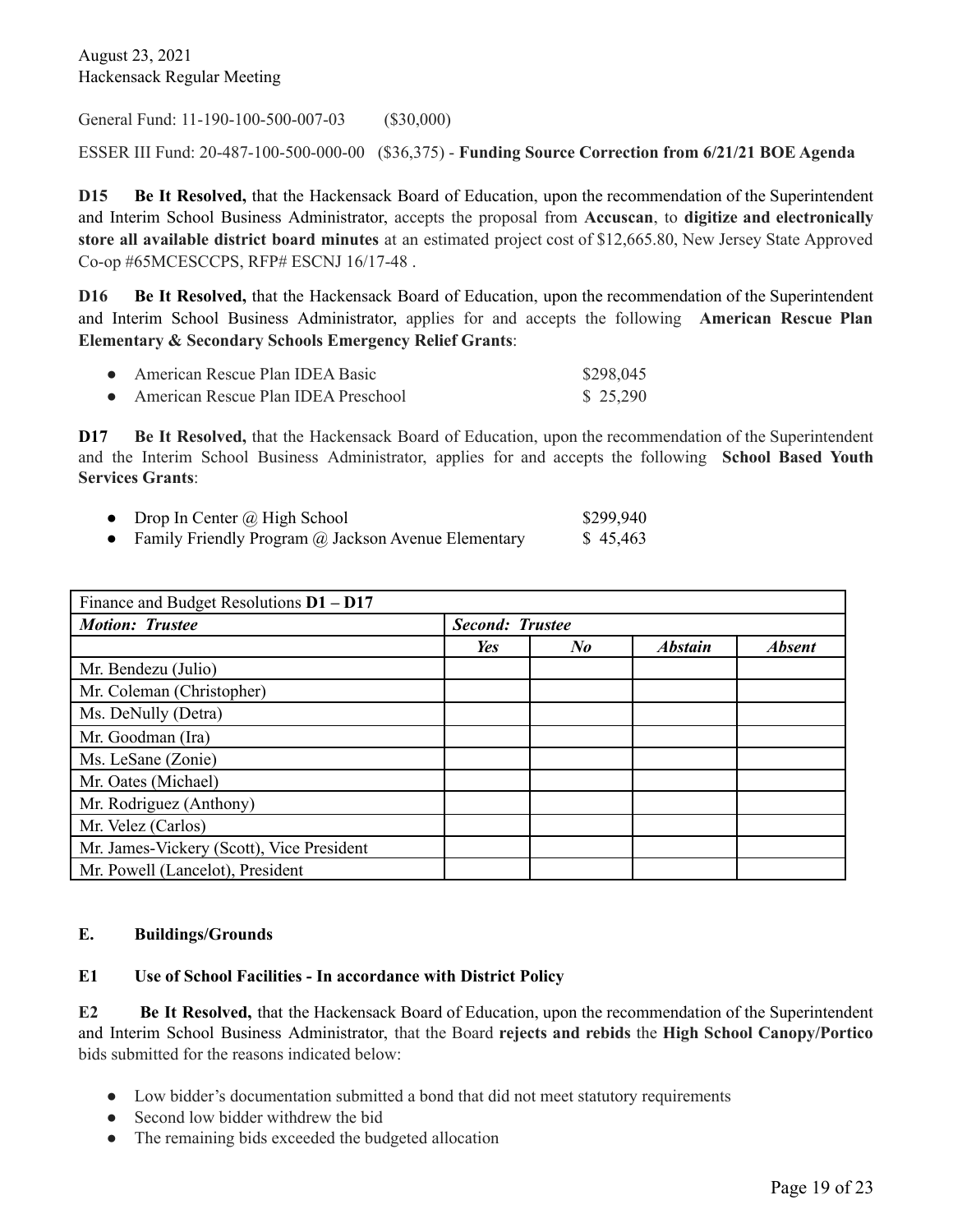**E3 Be It Resolved,** that the Hackensack Board of Education, upon the recommendation of the Superintendent and Interim School Business Administrator, approves the **Facility Request Waivers** for Toilet Room Facilities at **Fairmont School** for the 2021-2022 school year for the following classrooms, and authorizes submission to the Executive County Superintendent for approval.

• Rooms 103, 114, 118, and 120 Kindergarten

**E4 Be It Resolved,** that the Hackensack Board of Education, upon the recommendation of the Superintendent and Interim School Business Administrator, approves the **Facility Request Waivers** for Toilet Room Facilities at **Nellie K. Parker School** for the 2021-2022 school year for the following classrooms, and authorizes submission to the Executive County Superintendent for approval.

● Rooms 201, 202, 311 and 314

**E5 Be It Resolved,** that the Hackensack Board of Education, upon the recommendation of the Superintendent and Interim School Business Administrator, approves the **Facility Requests Renewal Application for Temporary Instructional Space,** for the 2021-2022 school year, at **Early Childhood Development Center (ECDC)/Padre Pio Catholic School**, 100 South Main Street, Hackensack, NJ, and authorizes submission to the Executive County Superintendent for approval.

**E6 Be It Resolved,** that the Hackensack Board of Education, upon the recommendation of the Superintendent and Interim School Business Administrator, approves the **Facility Request Waivers** for Toilet Room Facilities at the **Early Childhood Development Center (ECDC) /Padre Pio Catholic School** for the 2021-2022 school year for the following classrooms, and authorizes submission to the Executive County Superintendent for approval.

- Rooms 112, 117, 120, 121, 202, 203, 204, 205, 208 and 209
- Rooms B-10, B-24, B-25, and B-26
- Rooms BH1 and BH2

**E7 Be It Resolved,** that the Hackensack Board of Education, upon the recommendation of the Superintendent and Interim School Business Administrator, that the Board approve the following resolution for Submission of **Comprehensive Maintenance Plan and M1 Form:**

**Whereas,** the Department of Education required New Jersey School Districts to submit **three-year maintenance plans** documenting "required" maintenance activities for each of its public school facilities, and

**Whereas**, the required maintenance activities as listed in the documents for the various school facilities of the Hackensack School District are consistent with these requirements, and

**Whereas,** all past and planned activities are reasonable to keep school facilities open and safe for use or in their original condition and to keep their system warranties valid,

**Now Therefore Be It Resolved,** that the Hackensack School District hereby authorizes the School Business Administrator to submit to the County Office for review, the 2020-2021 Comprehensive Maintenance Plan and M-1 documentation for the Hackensack School District in compliance with Department of Education requirements.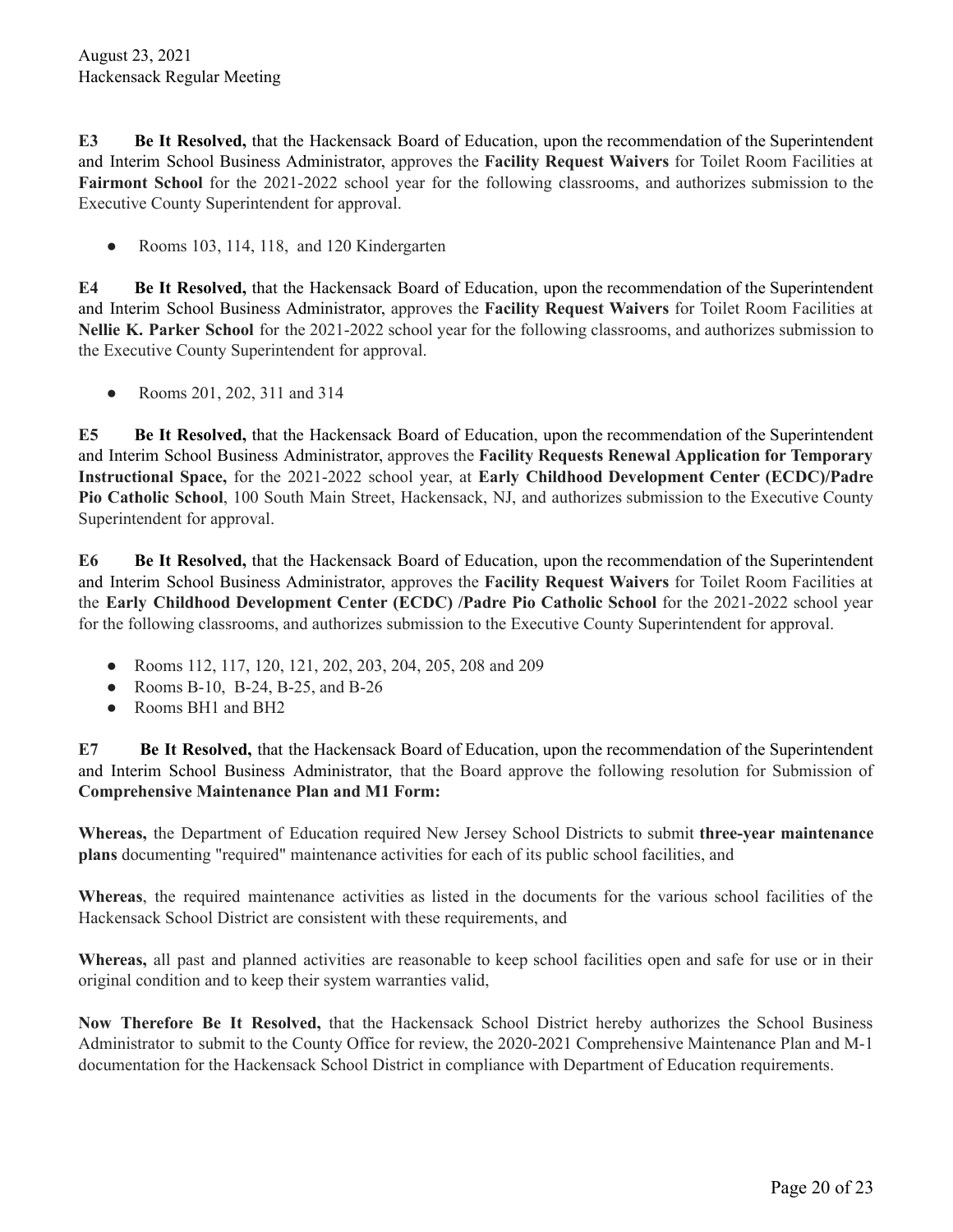**E8 Be It Resolved,** that the Hackensack Board of Education, upon the recommendation of the Superintendent and Interim School Business Administrator, that the Board approves the firm of Mott MacDonald to provide **engineering services to conduct a ground penetration survey** at a cost of \$7,500 on the Middle School **Turf Field.**

**E9 Be It Resolved,** that the Hackensack Board of Education, upon the recommendation of the Superintendent and Interim School Business Administrator, approves the rental of 20 **parking spaces** at **First Presbyterian Church** for use by Middle School teachers, for the 2021-2022 school year (September thru June), annual rental fee not to exceed \$7,344.00.

**E10 Be It Resolved,** that the Hackensack Board of Education, upon the recommendation of the Superintendent and Interim School Business Administrator, authorizes the Interim School Business Administrator to enter into an agreement with C.R. Construction, Inc., to construct an **elevator** at the **Fairmount Elementary School** in the base bid amount of \$1,440,000, plus accepting alternates #1 and #2 in the amounts of \$38,700 and \$29,500 respectively, for a total of \$1,508,200; funded as a Capital Project #1860-100-21-2000 from the 2021-2022 budget (*See Attached Bid Breakdown sheet).*

**E11 Be It Resolved,** that the Hackensack Board of Education, upon the recommendation of the Superintendent and Interim School Business Administrator, authorizes the Interim School Business Administrator to enter into an agreement with Belmont Construction Corp., to construct an **elevator** at the **Jackson Avenue Elementary School** in the base bid amount of \$1,559,000 funded as a Capital Project #1860-120-21-2000 from the 2021-2022 budget. (*See Attached Bid Breakdown sheet).*

**E12 Be It Resolved,** that the Hackensack Board of Education, upon the recommendation of the Superintendent and Interim School Business Administrator, authorizes the Interim School Business Administrator to enter into an agreement with **Northeastern Interior Services, LLC**, Little Falls, NJ **to repair the playground asphalt at the Fairmount Elementary** School in the amount of \$12,500, proposal dated August 11, 2021 #HCESC-SER-20F.

**E13 Be It Resolved,** that the Hackensack Board of Education, upon the recommendation of the Superintendent and Interim School Business Administrator, authorizes the Interim School Business Administrator to enter into an agreement with the Boys and Girls Club of Lower Bergen County to provide **after school supplemental instruction and summer enrichment programs,** plus mentoring services during the 2021-2022 school year.

**E14 Be It Resolved,** that the Hackensack Board of Education, upon the recommendation of the Superintendent and Interim School Business Administrator, authorizes the Interim School Business Administrator to enter into an agreement with the Greater Bergen County YMCA to conduct **Before and After Care programs** to be held at **Fairmount, Hillers, Jackson, Parker, and Middle School.**

**E15 Be It Resolved,** that the Hackensack Board of Education, upon the recommendation of the Superintendent and Interim School Business Administrator, authorizes the Interim School Business Administrator to enter into an agreement with Rich Tree Service to **prune trees and remove two others** at a cost of \$2,027.50 at the **Fairmount Avenue Schoo**l, **state contract #HCESC-SER--20H.**

**E16 Be It Resolved,** that the Hackensack Board of Education, upon the recommendation of the Superintendent and Interim School Business Administrator, accepts the proposal submitted by DMR Architects, Inc. to rebid the High School Main Entrance Portico at a cost of \$5,000, to provide **additional architect services** as permitted by N.J.S.A 18A:18A-5(1).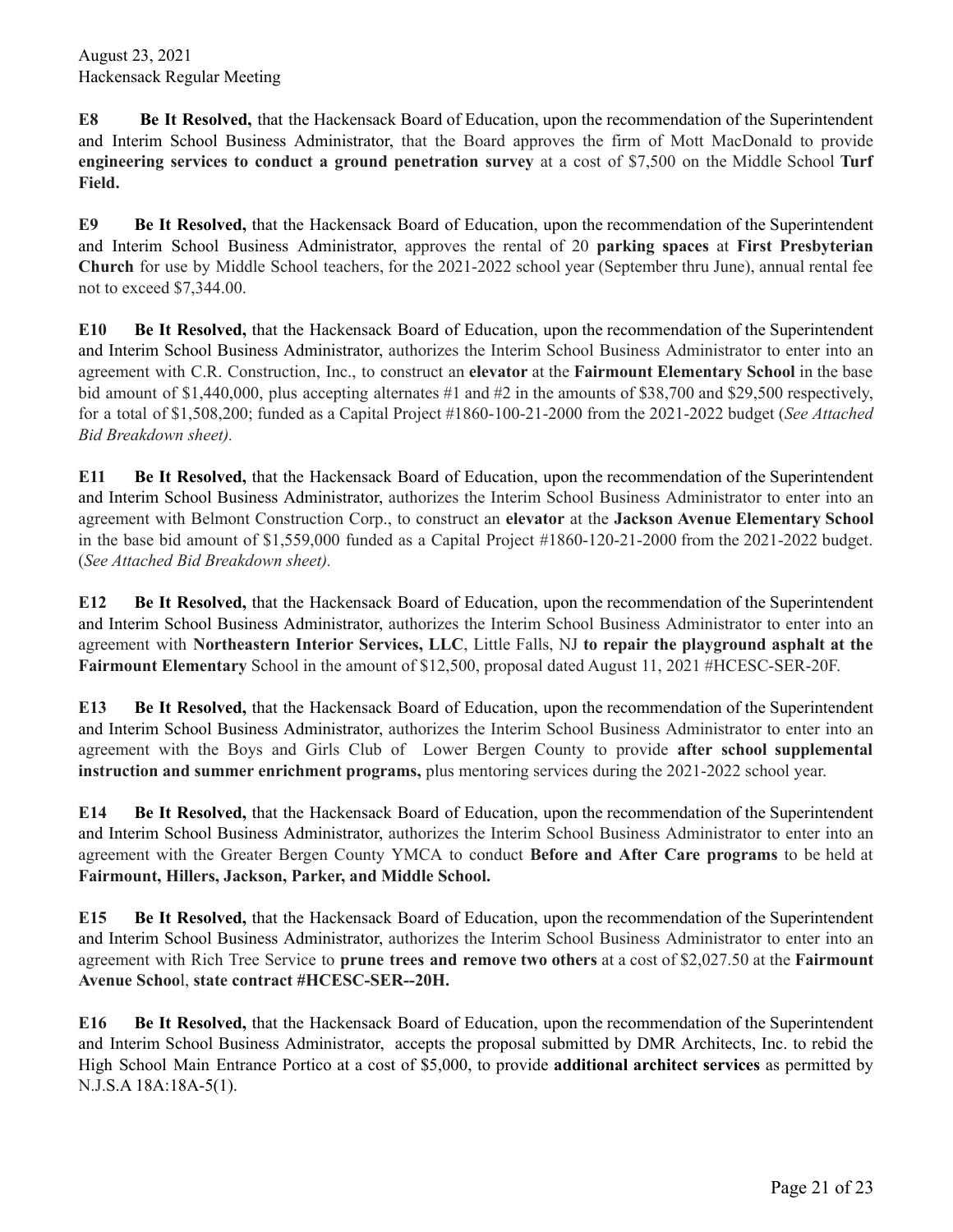**E17 Be It Resolved,** that the Hackensack Board of Education, upon the recommendation of the Superintendent and Interim School Business Administrator, authorizes the Interim School Business Administrator to enter into an agreement with DMR Architects, Hasbrouck Heights, NJ, to approve as a capital project, to provide architectural planning services to **replace Rooftop Units** (compressor for a/c in cafeteria and K wing) at the **Hillers Elementary School.** Scope of work to include LRFP update minor amendment; NJDOE submission; construction documents, assist with bid phase and limited construction administration; fees in accordance with Proposal dated August 5, 2021, project costs in the amount of **\$33,000**, excluding those items specified in the proposal, such as permit fees, environmental testing, contract approved as professional services pursuant to N.J.S.A 18A:18A-5(1). Source of funds: Cares CRRSA (ESSER II)

**E18 Be It Resolved,** that the Hackensack Board of Education, upon the recommendation of the Superintendent and Interim School Business Administrator, authorizes the Interim School Business Administrator to enter into an agreement with Public Sewer Service, West Caldwell, NJ to commence an **exploratory dig and repair of @5 foot section of storm pipe** at the **Jackson Avenue School**, at a cost to make repairs at a time and materials estimated budget price +/-\$20,000.

**E19 Be It Resolved,** that the Hackensack Board of Education, upon the recommendation of the Superintendent and Interim School Business Administrator, authorizes the Interim School Business Administrator to enter into an agreement with DMR Architects, Hasbrouck Heights, NJ, to approve as a capital project from the Food Services Enterprises Funds to provide architectural planning services to **make improvements to and upgrade the High and Middle School Cafeterias.** Scope of work to include LRFP update minor amendment; NJDOE submission; construction documents, assist with bid phase and limited construction administration; fees in accordance with Proposal dated August 16, 2021, project costs in the amount of \$169,900, excluding those items specified in the proposal, such as permit fees, environmental testing, contract approved as professional services pursuant to N.J.S.A 18A:18A-5(1).

**E20 Be It Resolved,** that the Hackensack Board of Education, upon the recommendation of the Superintendent and Interim School Business Administrator, authorizes/ratifies **Change Order #1** to the **Bathroom Renovation at Jackson** contract in the net amount of \$3,703 for Plumbing Insulation Asbestos Removal (North Creek LLC RFCO GC-02 dated 6-16-21): Original Contract Amount \$439,600 Change Order #1 in the amount of \$3,703 taken from the \$30,000 Allowance amount. Updated contract total remains unchanged at \$439,600.

**E21 Be It Resolved,** that the Hackensack Board of Education, upon the recommendation of the Superintendent and Interim School Business Administrator, authorizes/ratifies updates to the bid awarded to C. Dougherty & Co., Inc. for **Change Orders #1** to replace piping from condensate pumps in the amount of \$5,900 and **Change Order #2** to remove and clean out strainers and install blow down pipes, in the amount of \$11,200 to the **Boiler Repairs** at the Hackensack High School to be taken from the \$25,000 Allowance amount. Updated contract total remains unchanged at \$723,200.

**E22 Be It Resolved,** that the Hackensack Board of Education, upon the recommendation of the Superintendent and Interim School Business Administrator, authorizes the Interim School Business Administrator to accept the proposals #0000059516 and proposal #0000058694 to authorize In-Line Air Conditioning Company, Inc. to perform the following repairs at the Hillers School, under the MRESC Bid # ESCNJ 19/20 bid term through 3/17/2022:

- replace two air conditioner compressors and related repairs (north roof) \$24,803.01
- replace two air conditioner compressors and related repairs (south roof) \$39,087.50